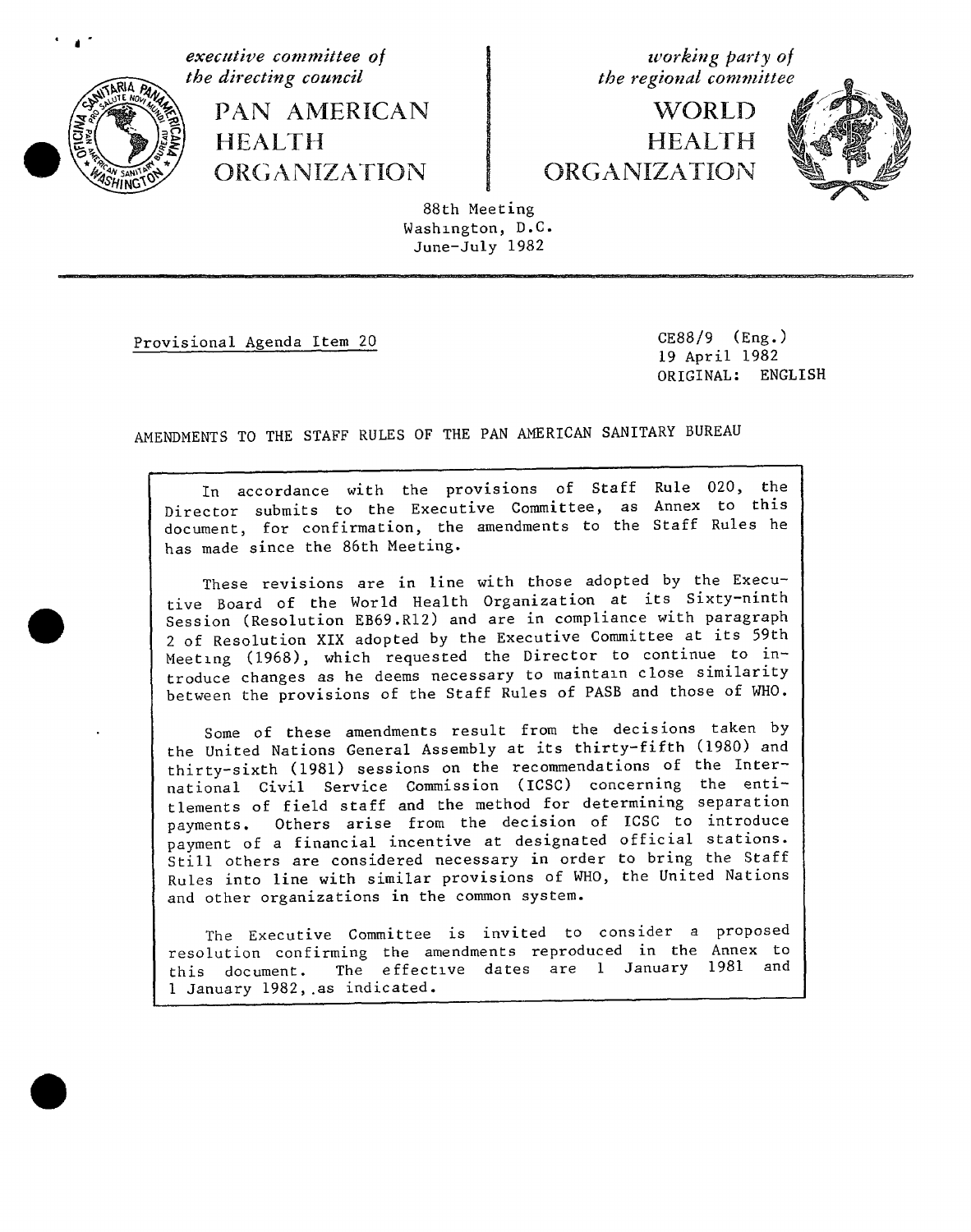CE88**/**9 (Eng.) Page 2

# Amendments considered necessary in the light of decisions taken by the United Nations General Assembly at its thirty-fifth session (1980) on the basis of recommendations of the International Civil Service Commission

The amendments resulted from changes in the entitlements of field staff and required inter-agency consultations in order to work out the details of implementation. The consultations have since been completed and the amendments described in this section have been made.

## 1. Frequency of h**ome leave**

The frequency of home leave at certain designated official stations in the field has been increased to once every 18 or 12 months depending on the degree of difficulty of the local conditions of life and work. Entitlement to rest and recuperation leave has, as a consequence, been abolished. Accordingly, Rules 640.1, 640.4 640.6, 810.5, 810.5.1, 810.7, 820.2.4 and 820.2.8 have been amended; Rules 640.2, 640.2.1, 640.2.2, 640.2.3 and 640.2.4 have been renumbered 640.3, 640.3.1, 640.3.2, 640.3.3 and 640.3.4, respectively; Rule 640.3 has been amended and renumbered 640.5; Rule 640.5 has been amended and renumbered 640.7; Rule 640.9 has been deleted, its text amended and renumbered 640.6.3; Rule 820.2.5.3 has been amended and renumbered 820.2.5.4; Rule 820.2.5.4 has been renumbered 820.2.5.5; Rules 810.8 and 820.2.9 have been deleted; and Rules 640.2 and 810.5.4 have been added. The effective date of these amendments is 1 January 1981.

# 2. Frequency of children's travel to visit the staff member at the official station

At certain designated official stations in the field where the limitation in the choice of local schooling so warrants, a child studying abroad may travel to the official station at the expense of the Bureau three times every two years, instead of twice. Thus the number of family reunions provided at the Bureau's expense is increased from three to four in every two-year period at those stations. Staff Rules 810.5.1, 820.1.3, 820.1.4, 820.2.5.4 (now renumbered 820.2.5.5) and 825 have accordingly been amended; new Rule 820.2.5.3 has been added, and former 820.2.5.3 renumbered 820.2.5.4. The effective date of these amendments is 1 January 1981.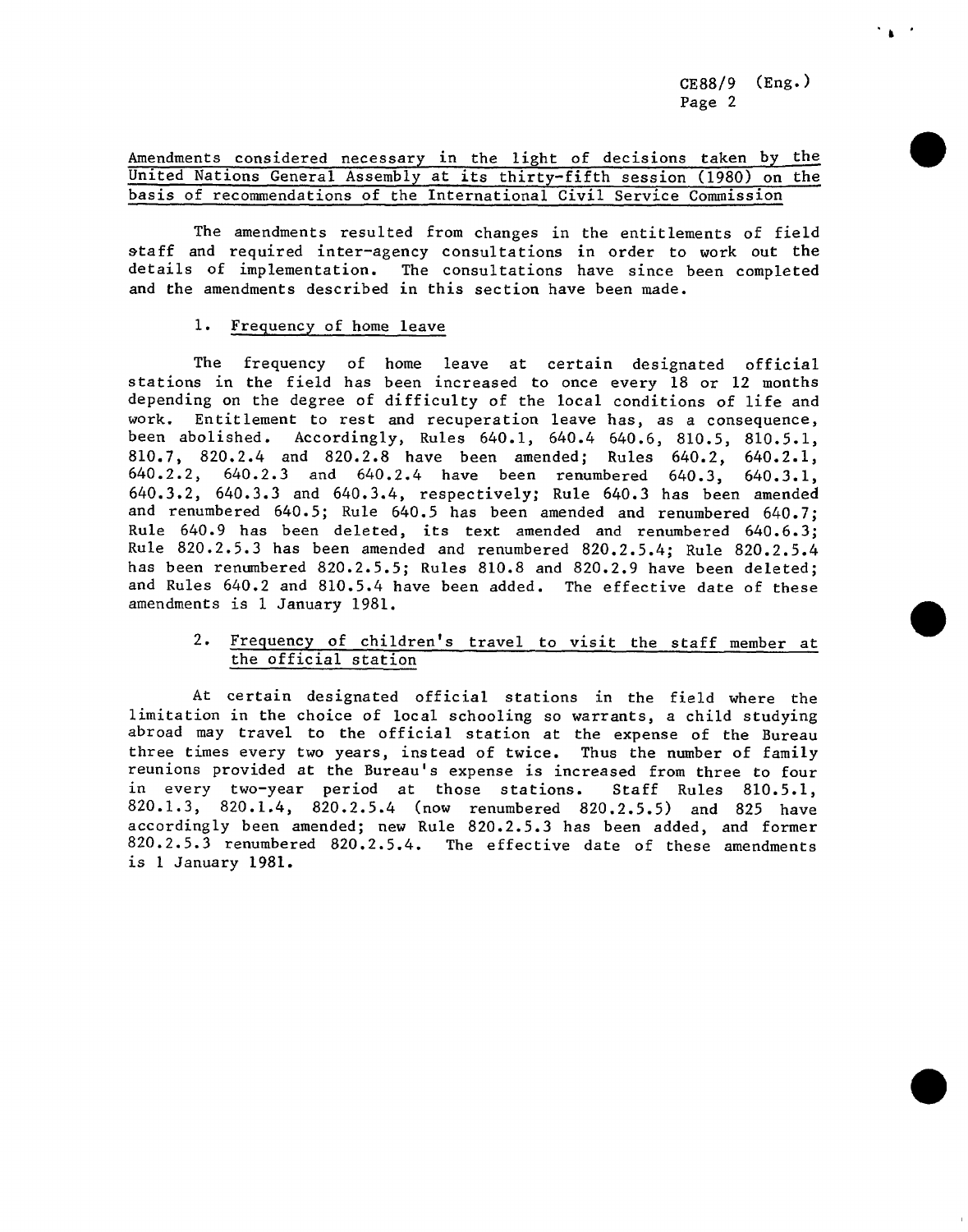# Amendments considered necessary in the light of decisions taken by the International Civil Service Commission concerning payment of a financial incentive at certain official stations in the field

At certain designated official stations in the field, where the conditions of life and work are particularly difficult, a financial incentive has been introduced. Thus staff with dependents now receive an additional sum of \$2400 per annum and those without dependents \$1200 per Accordingly, Staff Rule 360 has been amended; new Staff Rules 360.4, 360.4.1, 360.4.2, 360.5, 1310.5 and 1310.6 have been added; Staff Rule 1310.4 has been amended and Rules 1310.5 and 1310.6 have been renumbered, respectively, 1310.7 and 1310.8. The effective date of these amendments is 1 January 1981.

## American Considered necessary in the light of decisions taken by the United Nations General Assembly at its thirty-sixth session (1981) on the basis of recommendations of the International Civil Service Commission

Prior to 1 January 1977, separation payments for professional and higher category staff (such as for repatriation grant, death grant, termination indemnity and unused annual leave) were based on the gross salary, less staff assessment, excluding post adjustment. In order to reduce the need for consolidation of post adjustment into base salary for separation payment purposes, the organizations in the United Nations system followed a recommendation of ICSC and based separation payments on pensionable remuneration less staff assessment, with effect from 1 January 1977. Thereafter, pensionable remuneration was adjusted periodlcally between consolidations on the basis of 5% movements of the weighted average of post adjustments.

On the basis of recommendations made by the United Nations Joint Staff Pension Board and approved by the General Assembly, a dual system of pensionable remuneration was introduced in PASB, as well as WHO and all the other organizations in the United Nations system, on 1 January 1981. In consequence, a decision became necessary on the method to be<br>used for determining separation payments. ICSC made appropriate used for determining separation payments. ICSC made appropriate recommendations to the thirty-sixth session of the General Assembly, which subsequently decided that, for the professional and higher-grade categories, the reference to "pensionable remuneration less staff assessment" be amended to read "gross salary adjusted by movements of the weighted average of post adjustments, less staff assessment." As a result, equivalent amendments to the Staff Rules have been made wherever appropriate, with effect from 1 January 1982. The affected Staff Rules are the following: 310, 330.1, 380.2, 1030.3.4 and 1050.4.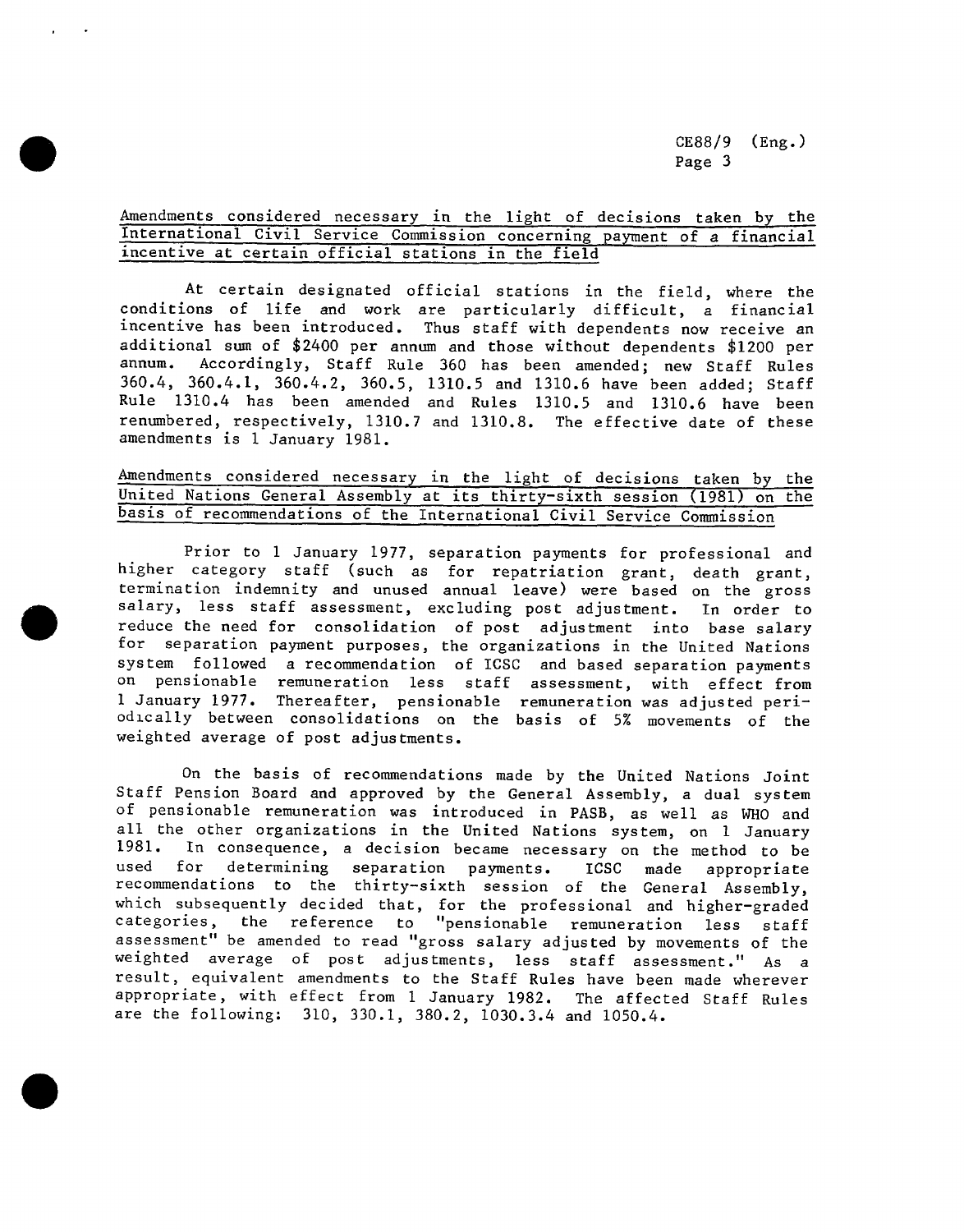CE88**/**9 (Eng.) Page 4

# Amendments considered necessary for uniformity with the Staff Regulations of the United Nations and other organizations in the common system

## 1. Unauthorized absences

The United Nations General Assembly decided that salary should not be paid to staff members for unauthorized absences from work and this provision should be incorporated into the Staff Regulations of the United Nations, which have been modified to give effect to this decision. similar amendment has therefore been made to the WHO Staff Rules. Staff Rule 610.5 has accordingly been added with effect from 1 January 1982.

#### 2. Annual travel home under Staff Rule 810.5

Unlike the other organizations, PASB and WHO paid for travel home between home leaves for staff unaccompanied by dependents at their official station only where removal of household goods and personal<br>effects was not authorized. This distinction is now eliminated. Staff effects was not authorized. This distinction is now eliminated. Rules 810.5 and 810.5.2 have accordingly been amended with effect from 1 January 1982.

# 3. Final one-way passage for children entitled to education grant travel

The time limit of the entitlement to the final one-way passage for a child studying away from the official station in relation to his other travel entitlements is brought into line with the practice of the United Nations. Accordingly, Staff Rule 820.1.3 has been amended and Rule 820.2.5.4 amended and renumbered 820.2.5.5 with effect from 1 January 1982.

# Budgetary Implications

The proposed amendments have limited financial implications, and therefore it is not proposed to request additional funds.

After considering the amendments, the Executive Committee may wish to approve a resolution along the following lines:

#### Proposed Resolution

AMENDMENTS TO THE STAFF RULES OF THE PAN AMERICAN SANITARY BUREAU

THE EXECUTIVE COMMITTEE,

Having considered the amendments to the Staff Rules of the Pan American Sanitary Bureau submitted by the Director in the Annex to Document CE88**/**9;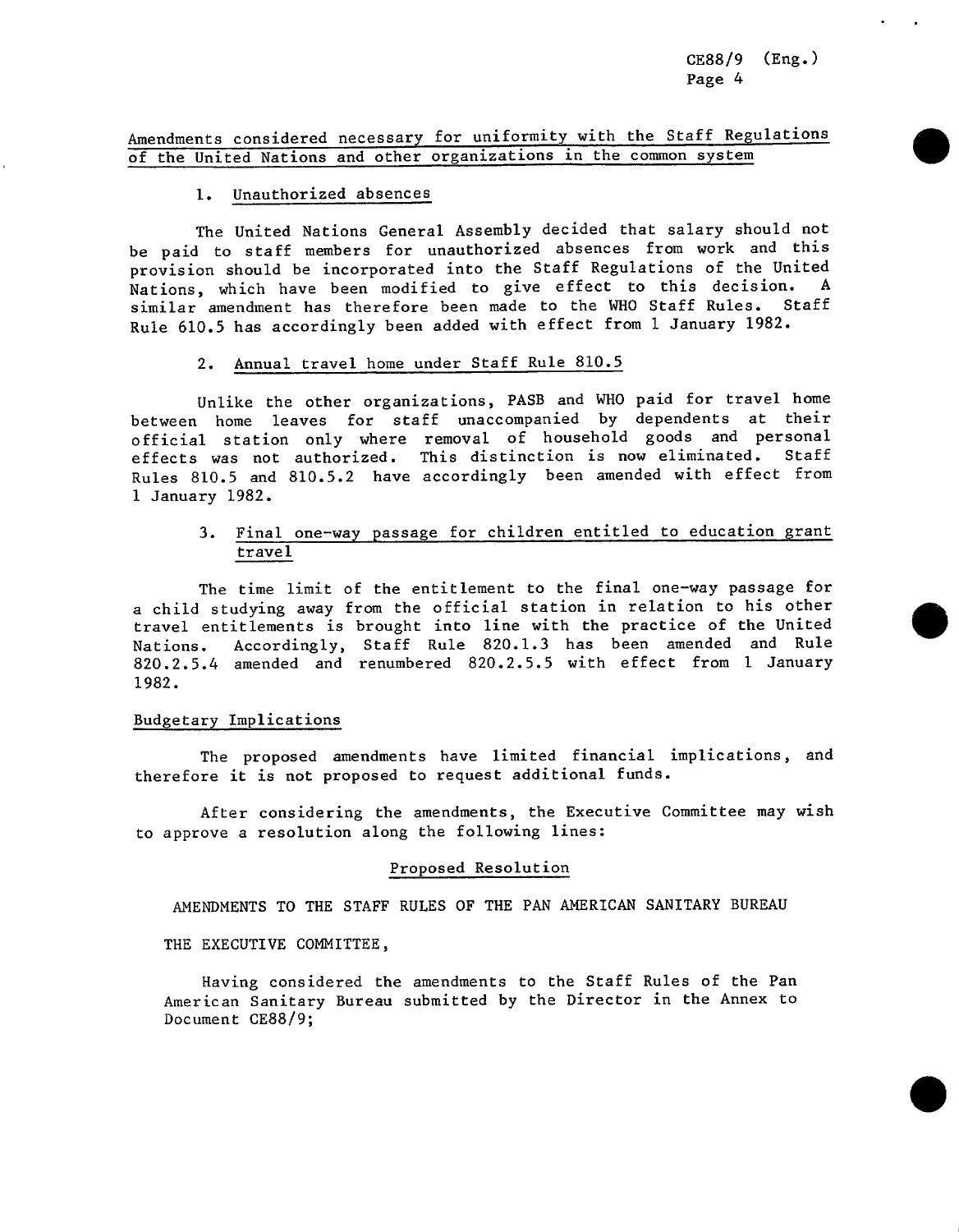Recognizing the need for uniformity of conditions of employment of PASB and WHO staff; and

Bearing in mind the provisions of Staff Rule 020,

#### RESOLVES:

To confirm the amendments to the Staff Rules of the Pan American Sanitary Bureau submitted by the Director in the Annex to Document CE88**/**9, with effect from 1 January 1981, concerning the frequency of home leave, the frequency of children's travel, and the payment of a financial incentive; and with effect from 1 January 1982 concerning the non-payment of salary in case of unauthorized absences, the dissociation of entitlement to annual travel home from entitlement to removal of household goods and personal effects, the conditions for entitlement of children to a final one-way passage, and the method for determining separation payments for staff in the professional and higher-graded categories.

Annex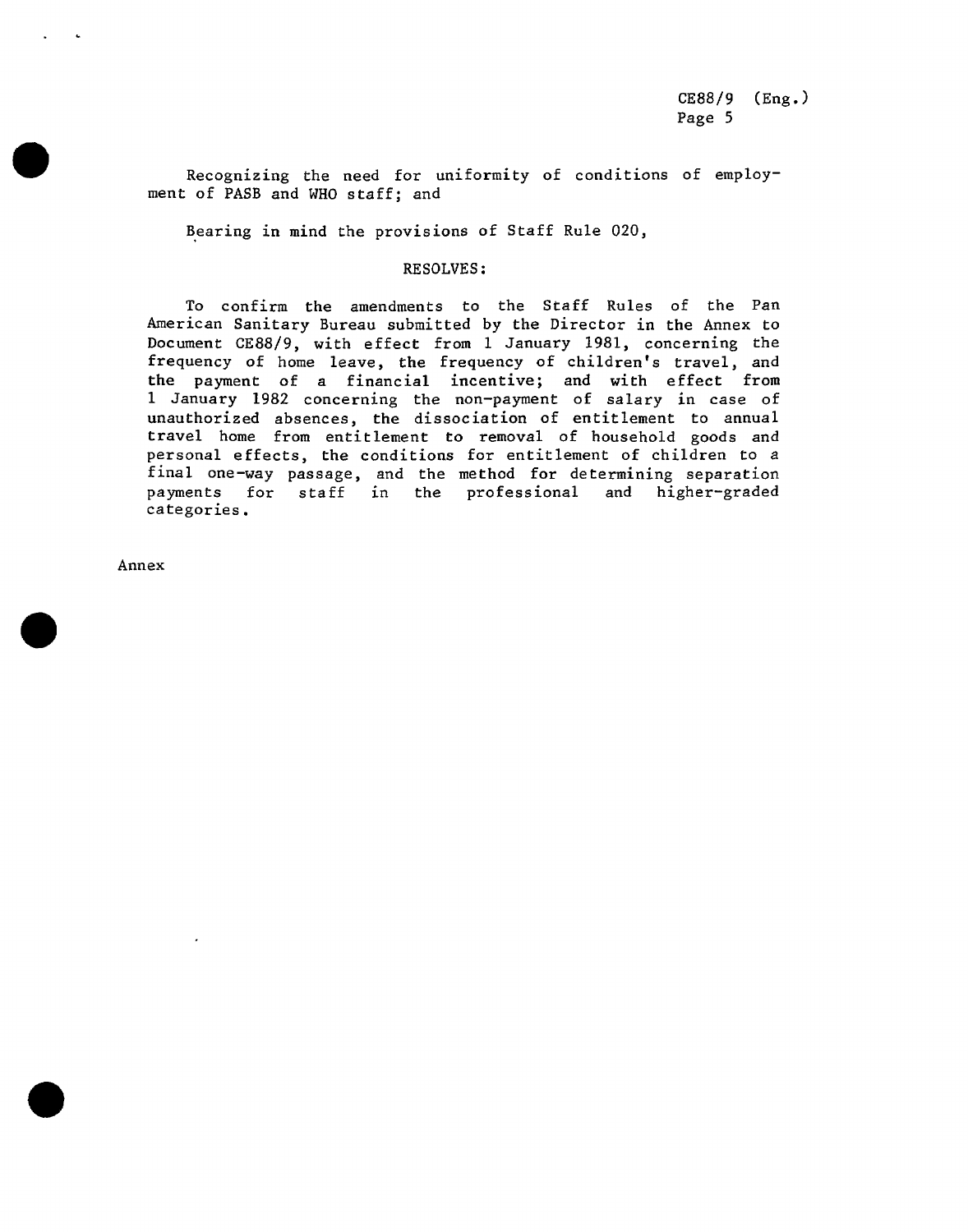AMENDMENTS TO THE STAFF RULES OF THE PAN AMERICAN SANITARY BUREAU

## Texts of the amended Staff Rules

#### 310. DEFINITIONS

- 310.1 "Base salary" is the salary at a given grade and step established by a salary schedule. It is exclusive of any additions or deductions.
	- 310.1.1 "Gross base salary" is the salary before deduction of the assessment described in Rules 330.1.1 and 330.1.2.
	- 310.1.2 "Net base salary" is the salary after deduction of the assessment described in either Rule 330.1.1 or 330.1.2.
- 310.2 (Same text as former 310.3)
- 310.3 (Same text as former 310.4)
- 310.4 "Terminal remuneration" is the figure used in the calculation of separation payments. For staff in the general service category, "terminal remuneration" is equivalent to pensionable remuneration. For staff in the professional and higher categories it is equivalent to gross base salary adjusted by movements of the weighted average of post adjustments.

#### 330. SALARIES

330.1 Gross base salaries, and terminal remuneration figures used for computation of separation payments under Rule 380.2, shall be subject to the following assessments:

360. ASSIGNMENT ALLOWANCE AND FINANCIAL INCENTIVE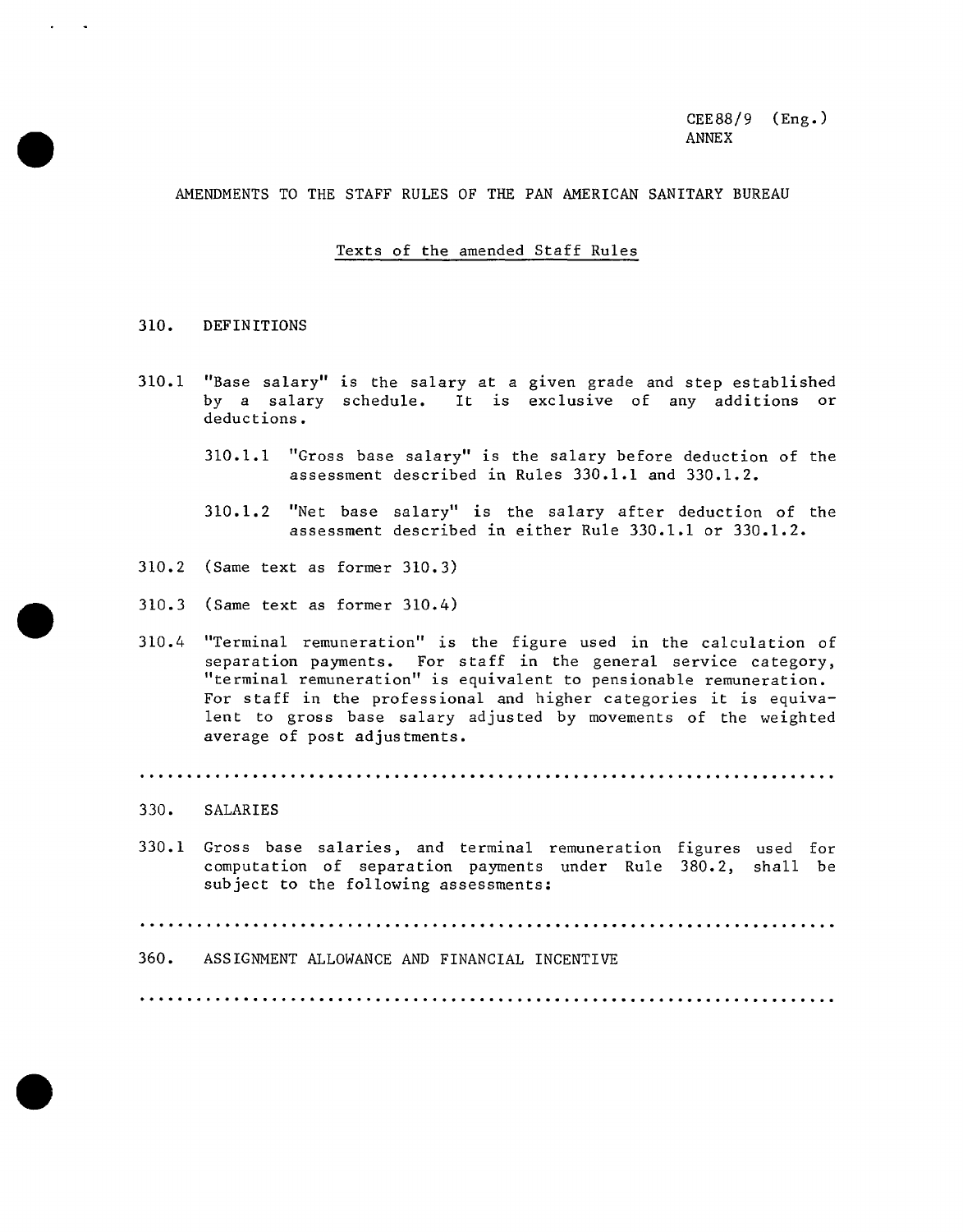- 360.4 A financial incentive shall be paid to the staff members defined in Rule 360.1 serving at designated official stations in the form of a supplement to the assignment allowance, at the following annual rates:
	- 360.4.1 Staff without dependents as defined in Rule 310.5.1 and 310.5.2: US\$1200
	- 360.4.2 Staff with dependents as defined in Rule 310.5.1 and  $310.5.2:$  US\$2400
- Payment of the financial incentive shall cease when the official  $360.5$ station ceases to be designated for this purpose; it is unaffected by the cessation of the entitlement to the assignment allowance.
- PAYMENT AND DEDUCTIONS 380.

- 380.2.1.1 Each "month of salary" means 1/12 of the annual terminal remuneration less staff assessment;
- 380.2.1.2 each "week of salary" means 1/52 of the annual terminal remuneration less staff assessment;
- 380.2.1.3 each "day of salary" means 1/360 of the annual terminal remuneration less staff assessment:

380.2.2 Payment for each day of accumulated annual leave shall be at the rate of 1/260 of the annual terminal remuneration less staff assessment.

380.2.4 Separation payments shall be computed in relation to the grade and step held by the staff member on the date of his separation.

610. WORKING HOURS AND ATTENDANCE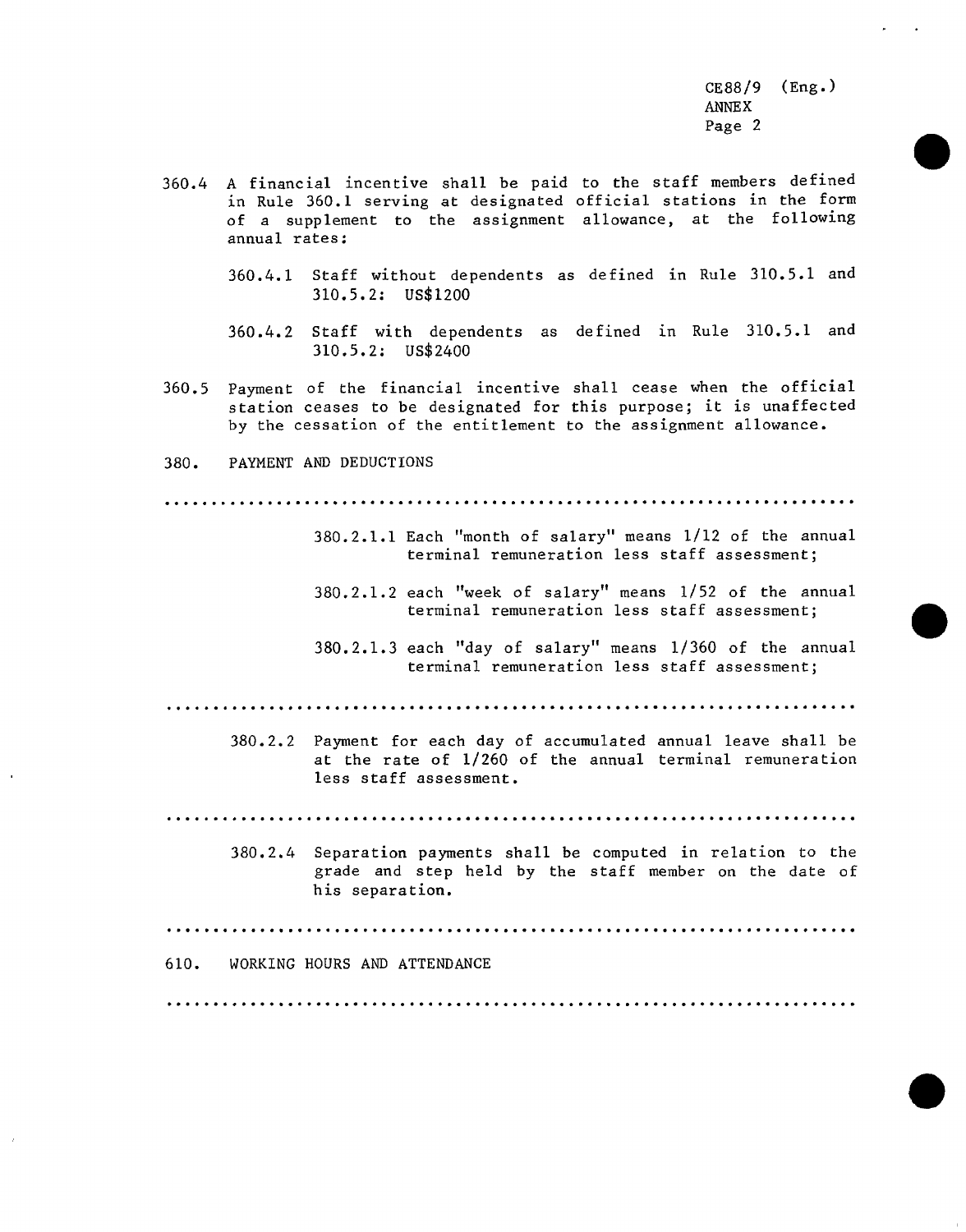610.5 No salary shall be paid to staff members in respect of periods of unauthorized absence from work unless such absence was due to reasons beyond their control.

.ee.eeeeee.ee.e,eeeeeeee.e.ee.eeee.eeeeeeeee.eeee.e.eeee.eeieeeeeelee.eee'

- 640. HOME LEAVE
- 640.1 Home leave is provided so that a staff member who is serving outside the country and area of his recognized place of residence may spend a reasonable period of leave in his home country (or in another country, as provided for in Rule 640.5.2) with a view to maintaining effective association with its culture, with his family, and with his national, professional or other interests.
- 640.2 The date of eligibility for home leave shall be the date on which the staff member has completed 24 months of qualifying service, except at those official stations designated by the Director as having difficult conditions of life and work. At the designated official stations, the date of eligibility shall be the date on which the staff member has completed either 18 months or 12 months of qualifying service; however, the date may be determined according to criteria established by the Director in cases of reassignment or reclassification of official stations. All official stations are classified for this purpose, according to their home leave cycle, as "24-month stations," "18-month stations," or "12-month stations."
- 640.3 (Same text as former 640.2)
- 640.4 Qualifying service under Rule 640.2 consists of continuous service for the Bureau at official stations outside the country and area of the staff member's recognized place of residence, but does not include periods of sick leave under insurance cover in excess of 30 days or leave without pay in excess of 30 days.
- 640.5 Home leave consists of travel time without charge to the staff member's annual leave with return transportation paid by the Bureau for the staff member, his spouse and eligible children, up to the cost of travel between the official station and the staff member's recognized place of residence. Travel shall be authorized as follows: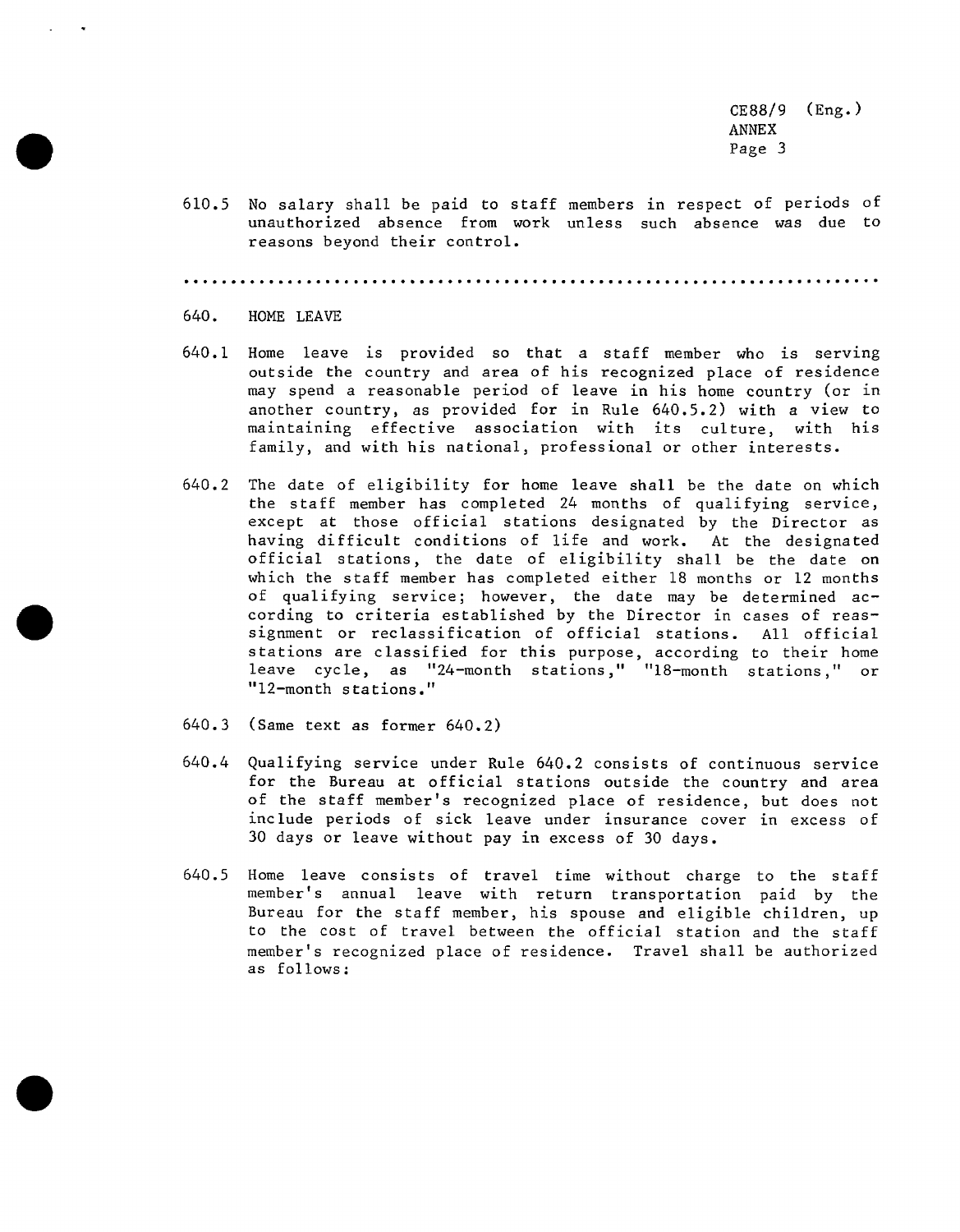- 640.5.1 at 24-month stations, travel shall be between the official station and the staff member's recognized place of residence or another place in the same country; as a condition for the payment of travel the staff member, his spouse and eligible children must spend a reasonable period of time in that country;
- 640.5.2 at 18-month and 12-month stations, travel shall be as under Rule 640.5.1, except that every second travel may be between the official station and a country other than that of the recognized place of residence, in which case a reasonable period of time must be spent away from the official station.
- 640.6 Home leave may be granted subject to the following conditions:
	- 640.6.1 the date of departure on home leave may be at any time during the eligibility period specified below:

| Official station | Eligibility period                              |
|------------------|-------------------------------------------------|
| 24-month         | 6 months before and after<br>eligibility date   |
| $18$ -month      | 4.5 months before and after<br>eligibility date |
| 12-month         | 3 months before and after<br>eligibility date   |

When the date of departure is after the end of the eligibility period, qualifying service towards the next home leave shall accrue from the date of departure, unless the leave has been postponed at the request of the Bureau;

- 640.6.2 in exceptional circumstances, home leave may be advanced, provided there has been a minimum period of qualifying service as defined by the Director;
- 640.6.3 travel of the spouse and eligible children on home leave shall normally take place at the same time as the travel of the staff member;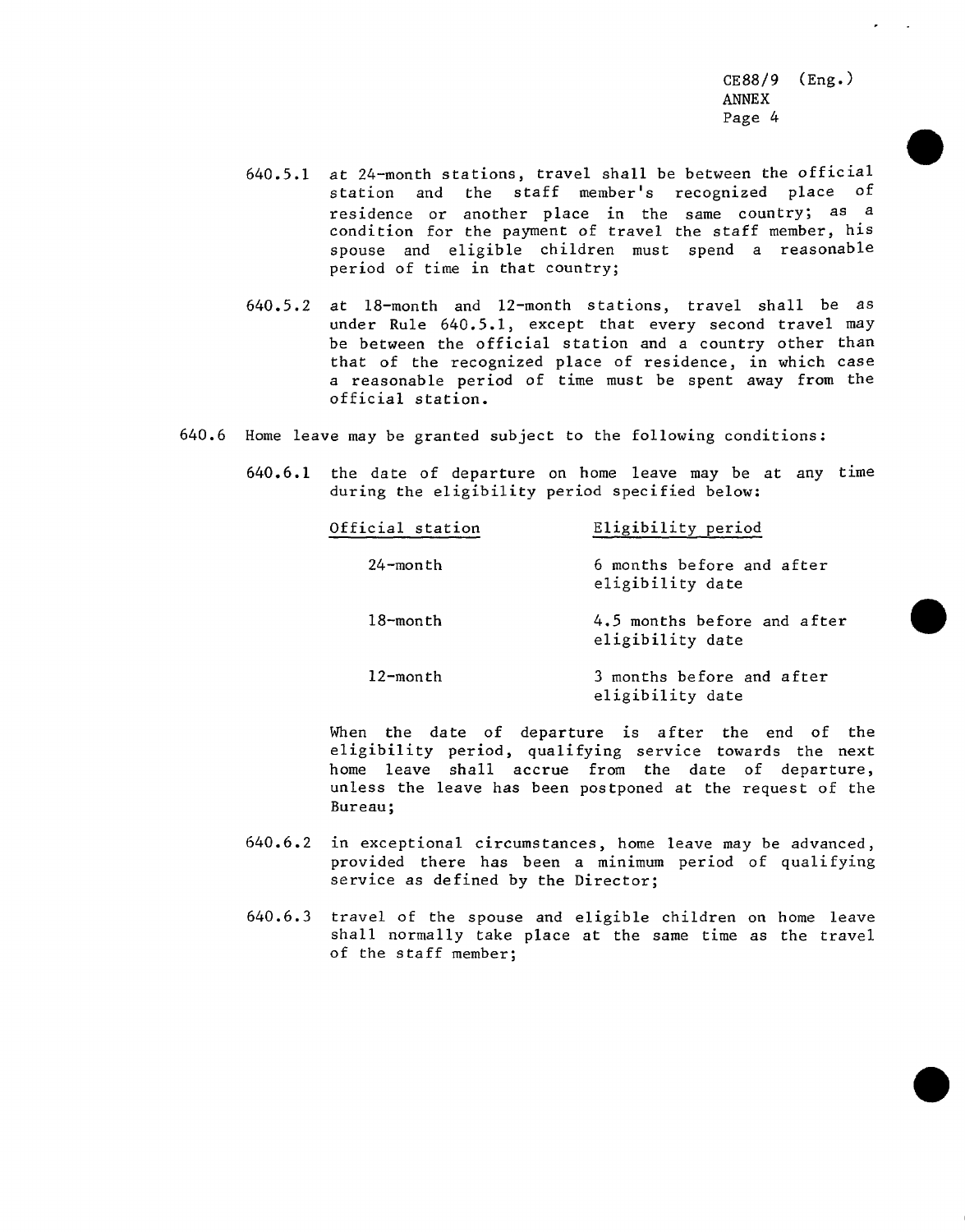- 640.6.4 the spouse and eligible children must remain at the official station for at least six months after return from home leave;
- 640.6.5 the timing of the home leave must be reasonable in relation to other authorized travel of the staff member, spouse or children, and in relation to the exigencies of the service.
- 640.7 If both husband and wife are staff members in organizations in the United Nations system and eligible for home leave, each shall have the choice of exercising the home leave entitlements as a staff member, or as a spouse, but not as both. Such choice normally may not result in more than one home leave in every home leave cycle.

 $640.9$  (Deleted)

. . **.** 

810. TRAVEL OF STAFF MEMBERS

- 810.5 once in each interval between home leave eligibility dates (or once during an appointment of equivalent duration) from the official station to the place where the staff member's spouse and children, as defined in Rule 820.1, are residing, and return to the official station, provided that:
	- 810.5.1 the staff member has waived his entitlements to the travel of his spouse and children under Rules 820 and 825, except for education grant travel under Rules 820.2.5.2 and  $820.2.5.3;$
	- 810.5.2 his assignment is to continue for at least six months after his return;

810.5.4 there is a reasonable interval between this travel and travel on home leave (see also Rule 640.6.5);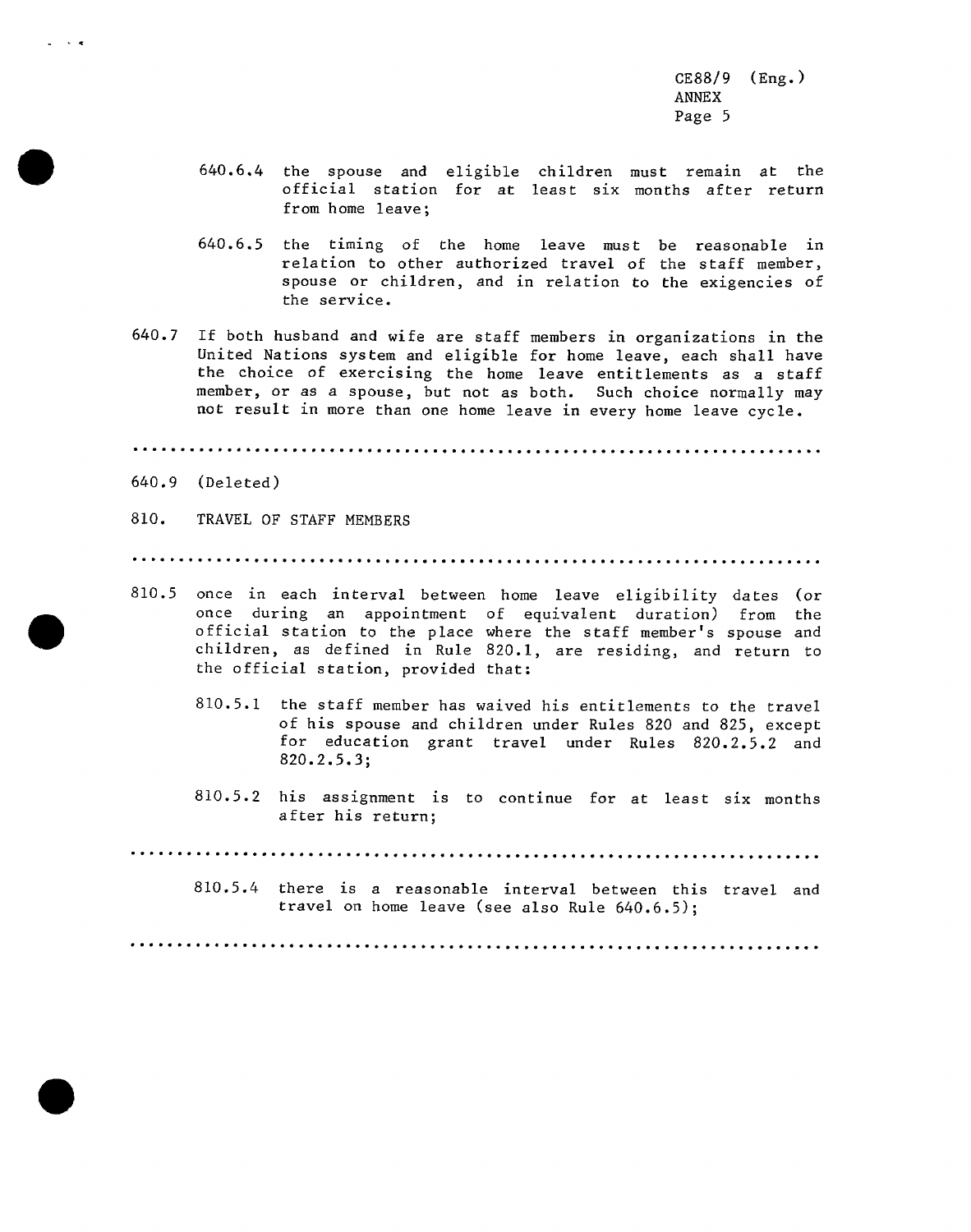- 810.7 in the case of illness or injury requiring special facilities for treatment, the Director may authorize return travel between the official station and the nearest place where such facilities exist. The Staff Physician advises on the location of the facilities. To the extent feasible, such travel shall subsequently be charged to entitlements becoming due under Rules 810.4, 810.5, 810.6 and 870.
- 810.8 (Deleted)
- 820. TRAVEL OF SPOUSE AND CHILDREN

- 820.1.3 each such child from whom travel expenses have previously been paid by the Bureau, to the extent of the final one-way passage either to join the staff member at the official station or to return to the country of the recognized place of residence within one year after ceasing to qualify as a dependent. The Bureau's financial responsibility shall be limited to the cost of one-way travel between the official station and the recognized place of residence. However, if a round trip to which the child may be entitled under Rule 820.2.5.2 or 820.2.5.3 is completed after the end of the scholastic year in which the child reaches the age of 21, this travel shall not be authorized;
- 820.1.4 a child entitled to the education grant under Rule 350.1.2, for purposes of travel under Rules 820.2.5.1, 820.2.5.2, 820.2.5.3 and 820.2.5.5.

820.2.4 on home leave and return to the official station, if entitled under the provisions of Rule 640;

820.2.5.3 a second such round trip each scholastic year under the same conditions as under Rule 820.2.5.2 if the staff member is assigned to an official station designated for this purpose, provided that the staff member does not go on home leave during that scholastic year.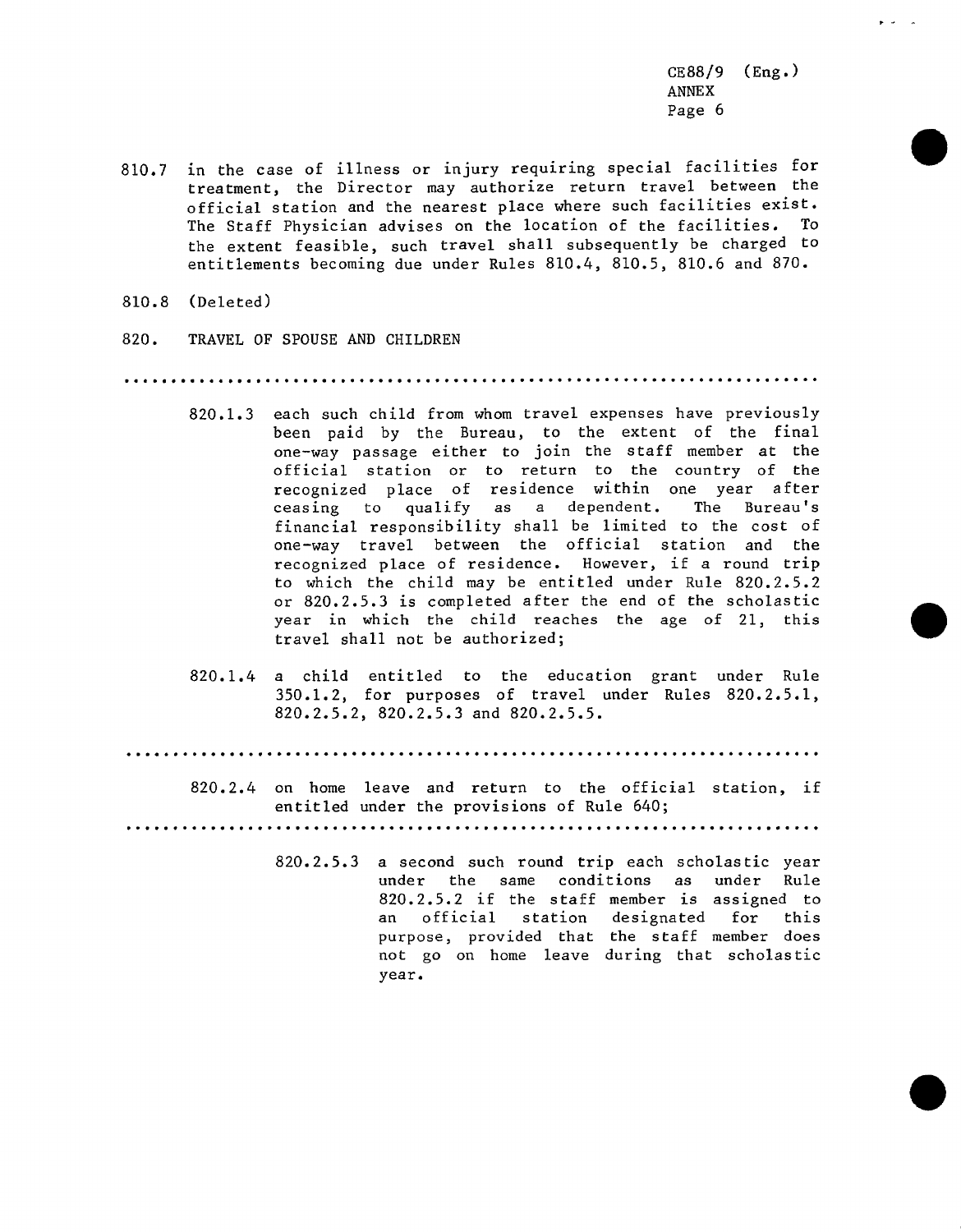- 820.2.5.4 return travel on home leave between the place of study and the place to which the staff member is authorized to travel under Rule 640.5 (provided that the cost to the Bureau is limited to the cost of return travel between the official station and the staff member's recognized place of residence) if:
	- (1) the travel coincides with the staff member's travel on home leave;
	- (2) the child is under the age of 21 years; and
	- (3) the travel is reasonably timed in relation to other authorized travel under Rule 820.
- 820.2.5.5 the final one-way passage defined in Rule 820.1.3 within one year after ceasing to qualify for education grant under Rule 350.1.2, provided that such entitlement has<br>not already been exercised under Rule not already been exercised under Rule<br>820.1.3. The Bureau's financial responsi-The Bureau's financial responsibility shall be limited to the cost of one-way travel between the official station and the recognized place of residence. However, if a round trip to which the child may be entitled under Rules 820.2.5.2 or 820.2.5.3 is completed after the child ceases to qualify for education grant under Rule 350.1.2, this travel shall not be authorized.

-..,.-...-.-.--..-.,.etI.eee.eeee.e...e.,eeeeee.e.......,..,..........,...

820.2.8 In case of illness or injury requiring special facilities for treatment, the Director may authorize return travel between the offficial station and the nearest place where such facilities exist. The Staff Physician advises on the location of the facilities. To the extent feasible, such travel shall subsequently be charged to entitlements becoming due under Rules 820.2.4, 820.2.5, 820.2.7, 825 and 870.

820.2.9 (Deleted)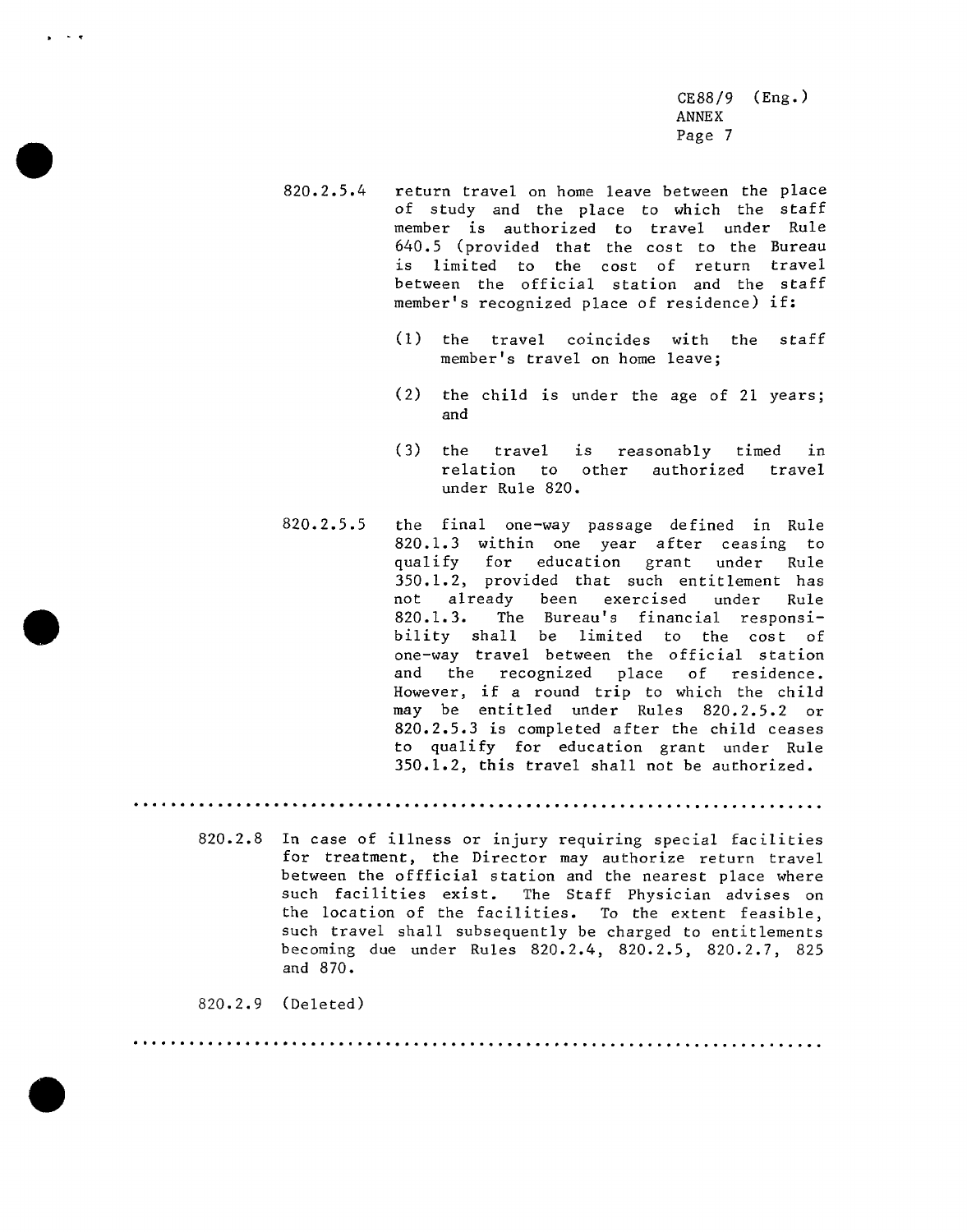## 825. SPECIAL EDUCATION GRANT TRAVEL

The Bureau shall, in accordance with terms and conditions determined by the Director, pay travel expenses of a staff member's dependent child in respect of whom he is entitled to the special education grant under Rule 355. In this case, the provisions for education grant travel under Rule 820.2.5 shall not apply, except for the round trips under Rules 820.2.5.2 and 820.2.5.3. The provisions of this Rule shall apply to professional and higher graded staff not serving in the country of their recognized place of residence, and to staff referred to in Rule 1310.4 recruited outside the local area as well as outside the country of the official station. They shall not apply to other staff referred to in Rule 1310, nor to staff referred to in Rules 1320 and 1330.

# 1030. TERMINATION FOR REASONS OF HEALTH ............oe.......eee.oe.e.eeeee.e...el.eeeeet.ee.eeee.ee.eeeeeeee.eee.

1030.3.4 shall receive a payment at the rates set out in Rule 1050.4, provided that the total payments in 1030.3.2, 1030.3.3 and 1050.4 due in the 12 months following termination are not more than one year's terminal remuneration less staff assessment;

....o..............leeoe.leeee..eJeeiee.ee.eeeeeeeiee.e.eeeee,ee.e.eele.ee

1050. ABOLITION OF POST AND REDUCTION IN FORCE

!

 $\overline{\phantom{a}}$ 

....e.ee,e.,ee.e.eee.ee.ee.e...\*ee.ee.e...eee.e....eeJee.ee.e..4.eeeeee..I

1050.4 A staff member whose appointment is terminated under this Rule shall be paid an indemnity in accordance with the following schedule:

> I Indemnity (terminal remuneration less staff assessment)

.''......,......-.....................e\_ee.ee.ee.e..eeee,ee.e..........,..

1310. STAFF IN POSTS SUBJECT TO LOCAL RECRUITMENT (see Staff Regulation 3.2)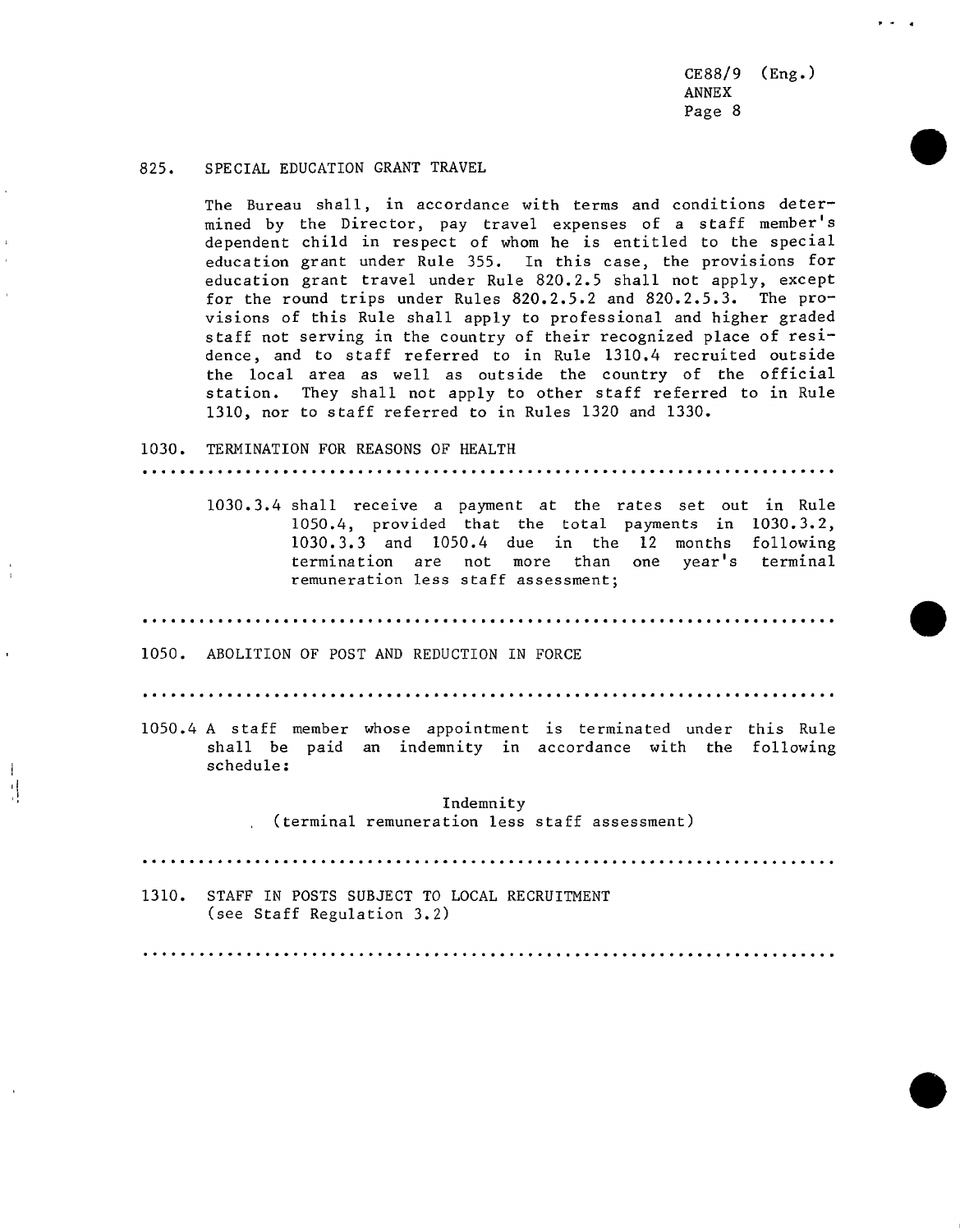- 1310.4 Persons whom it is necessary to recruit outside the local area for such posts, because qualified candidates are not available locally, shall be appointed under the conditions of employment established for persons locally recruited. In addition, any such staff member whose recognized place of residence is determined to be outside the local area as well as outside the country of the official station may be granted an annual non-resident's allowance in an amount to be fixed by the Director for each area, and any such other entitlement as required to meet extra costs of non-resident status or accepted practices for non-residents employed in the locality.
- 1310.5 At designated official stations a non-pensionable financial incentive shall be paid to staff members described in Rule 1310.4 in amounts to be fixed by the Director.
- 1310.6 The non-resident's allowance and other entitlements referred to in Rules 1310.4 and 1310.5 may cease upon determination by the Director that a resident status within the area of the official station has been acquired by the staff member. Payment of the financial incentive referred to in Rule 1310.5 shall cease when the official station ceases to be designated for this purpose.
- 1310.7 (Same text as former 1310.5)
- 1310.8 (Same text as former 1310.6)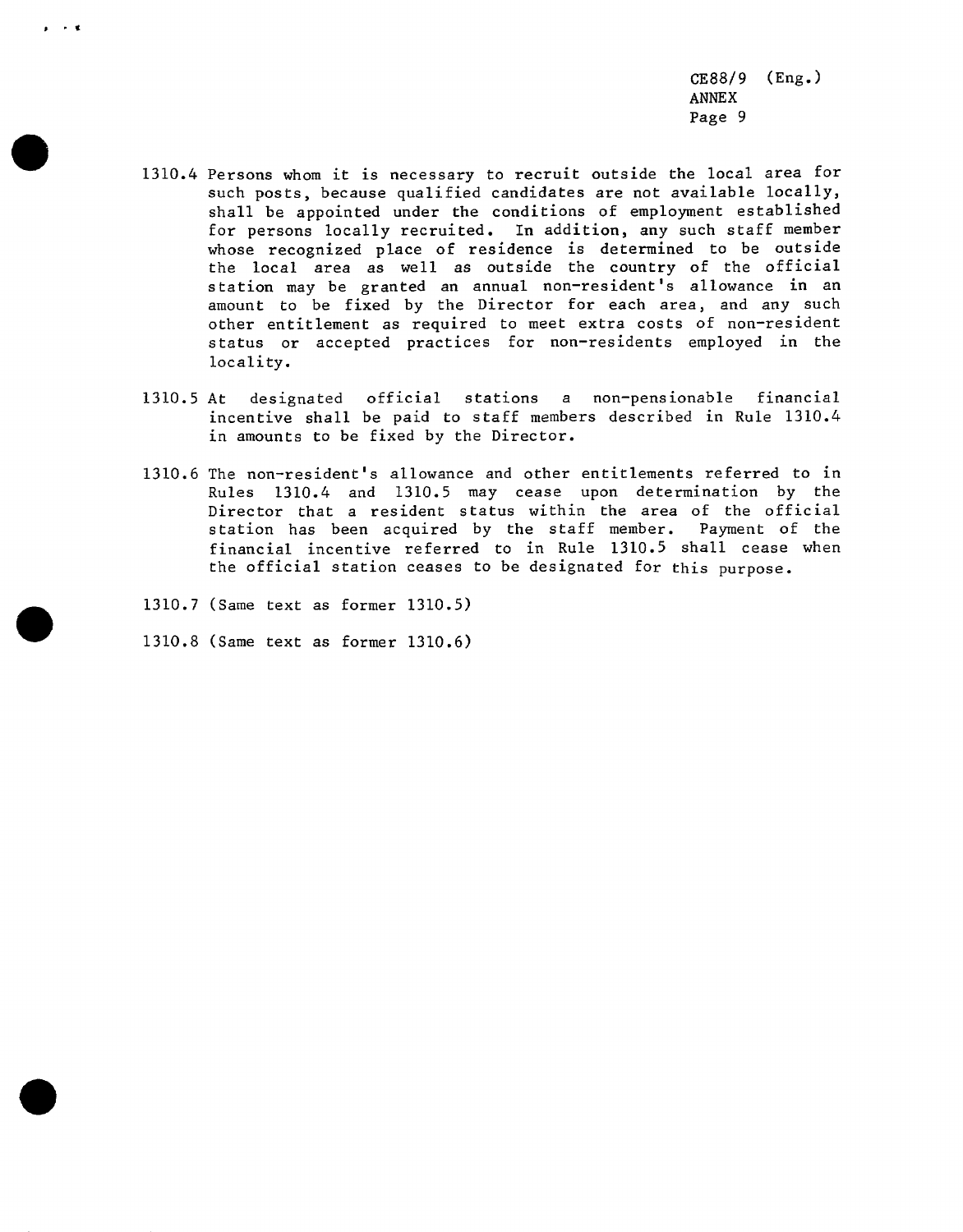

**executive** committee of the directing council the directing council the the regional committee

ORGANIZATION ORGANIZATION ORGANIZATIO**N**

the regional committee

PAN AMERICA**N** WORLD **/ '** <sup>4</sup> ' <sup>I</sup> **HEALTH** ORGANIZATION



88th Meeting Washington, D.C. June-July 1982

Provisional Agenda Item 20 CE88**/**9, ADD. I (Eng.)

9 June 1982 ORIGINAL: ENGLISH

AMENDmeNTS TO THE STAFF RULES OF THE PAN AMERICAN SANITARY BUREAU

# Presentation b**y** the Staff Association to the 88th Meeting of the Executive Committee

# I. INTRODUCTION

It is with pleasure that once again the representatives of tbe Staff Association take the opportunity to present before the Executive Committee of the Pan American Health Organization, a report on the development of activities, as well as to express certain concerns of members of the Association.

The Association, which became a truly and continental hemispheric-wide Association in December 1980, bas continued to grow mot only increasing in membership but also in expanoing the n**u**mber of local associations es**t**ablished in countries of the region wxtbin the overall concept of the PAHO**/**WHO Staff Assoczatlon.

The oevelopment ot such a structure within the Organization bas led to an ever increasing awareness of the problems and situations rel**a**ted to international staff providing dedicated services for the goals of the Organization in this Hemisphere. Such awareness has further increased the apparent need for greater participation between staff and management.

In the determination of those Staff Rules and conditions of employment whlcb affect the personnel, it is not possible today for one party alone to know all situations and the range ot possibilities that coul**a** be implemented within the programs of the Region. Once again, consideration must be given to an active and vital process by wbicb staff and their representatives can participate more fully in the discussions and decisions reflecting the way in which the staff in the Organization will be recr**u**ited, trained, promoted, transferred or retired; the manner in which Staff R**u**les are applleo, and their impact on the varied body of personnel employed by the Organization.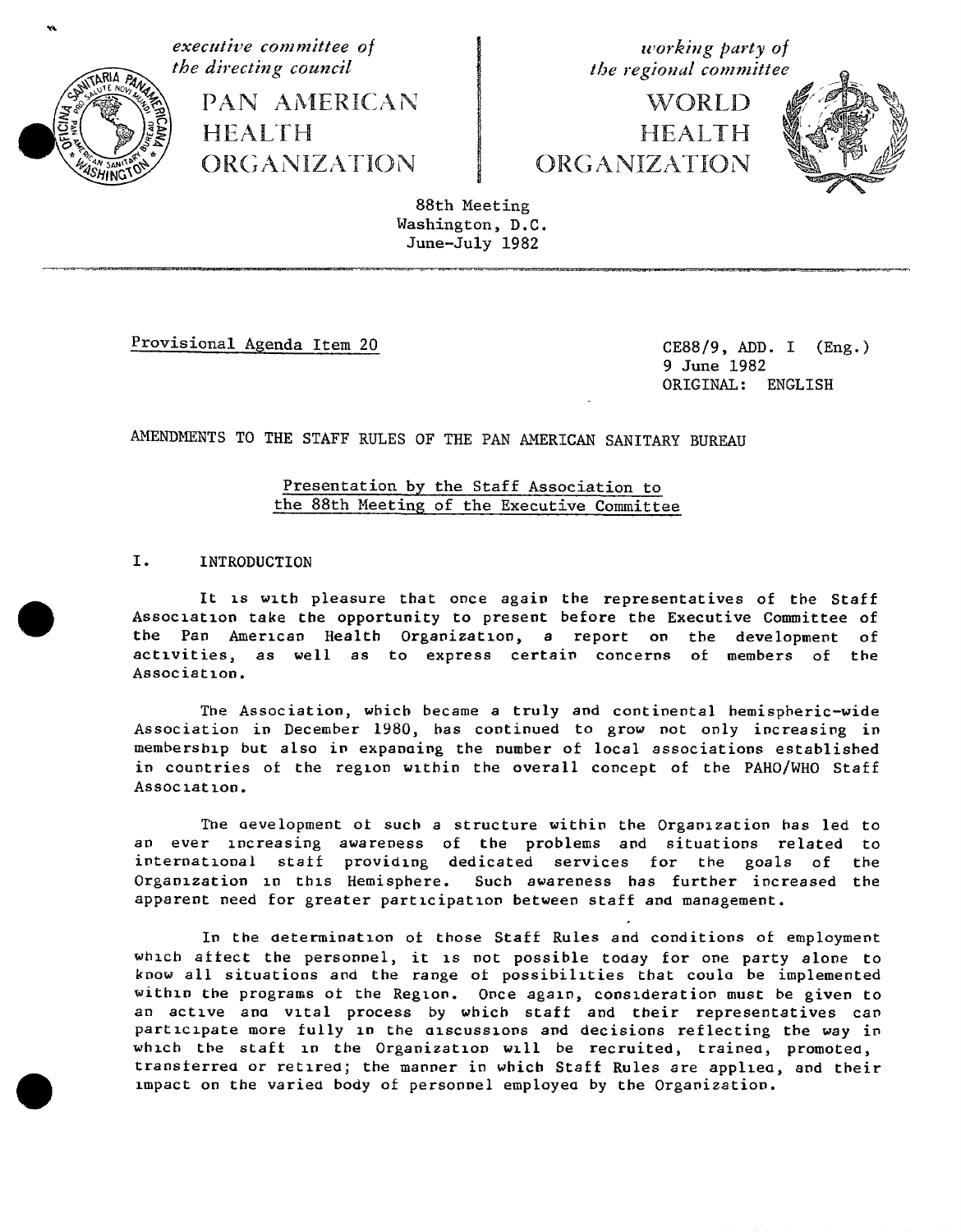II. ISSUES AFFECTING STAFF CONDITIONS OF EMPLOYMENT

The specific areas of concern are itemized below:

| AREA OF CONCERN                                                          | <b>ISSUES</b>                                                                                                                                                                                                                                                                                                                                                               | <b>REMARKS</b>                                                                                                                                                                                                                                                                                                                                 |
|--------------------------------------------------------------------------|-----------------------------------------------------------------------------------------------------------------------------------------------------------------------------------------------------------------------------------------------------------------------------------------------------------------------------------------------------------------------------|------------------------------------------------------------------------------------------------------------------------------------------------------------------------------------------------------------------------------------------------------------------------------------------------------------------------------------------------|
| 1. Staff Rule 610.5                                                      | Witholding of pay for unauthorized absences.                                                                                                                                                                                                                                                                                                                                | Ambiguous and subject to unilateral imple-<br>mentation. What constitutes unauthorized<br>absence? Is the right to annual leave<br>affected?<br>Rule should first be reformulated as to its<br>intent.<br>The Executive Committee is respectfully re-<br>quested to postpone any decision until the<br>Rule is further discussed and analyzed. |
| Staff Rules 1040<br>2.<br>and 1050                                       | 1040: Automatic termination by expiration of<br>contract.<br>1050: Abolition of post.<br>In view of the most recent ILO Judgments 469 and<br>470, ILO declared, in two PAHO cases, that 1040<br>could not be used as a maneuver to terminate a<br>staff member by abolition of post without compensa-<br>tion. The application of these two rules should be<br>re-examined. | The Executive Committee is asked to accept<br>the ILO interpretation of the Staff Rules<br>in question; i.e., when the post is abo-<br>lished, Staff Rule 1040 (automatic<br>expiration of contract) should not be<br>used in order to deprive the staff member<br>of the compensation due under 1050.                                         |
| 3. Staff Association input<br>into proposed revisions to<br>Staff Rules. | Not enough time is provided to staff representatives<br>to evaluate the impact of proposed Rules or amend-<br>ments to Rules.                                                                                                                                                                                                                                               | Equal time should be given to both the<br>Administration and Staff Representatives<br>before the Rules are presented to the<br>Executive Committee for confirmation.<br>This will provide joint discussion by both<br>PAHO/WHO Administration and Staff Represen-<br>tatives.                                                                  |

 $\mathcal{R}$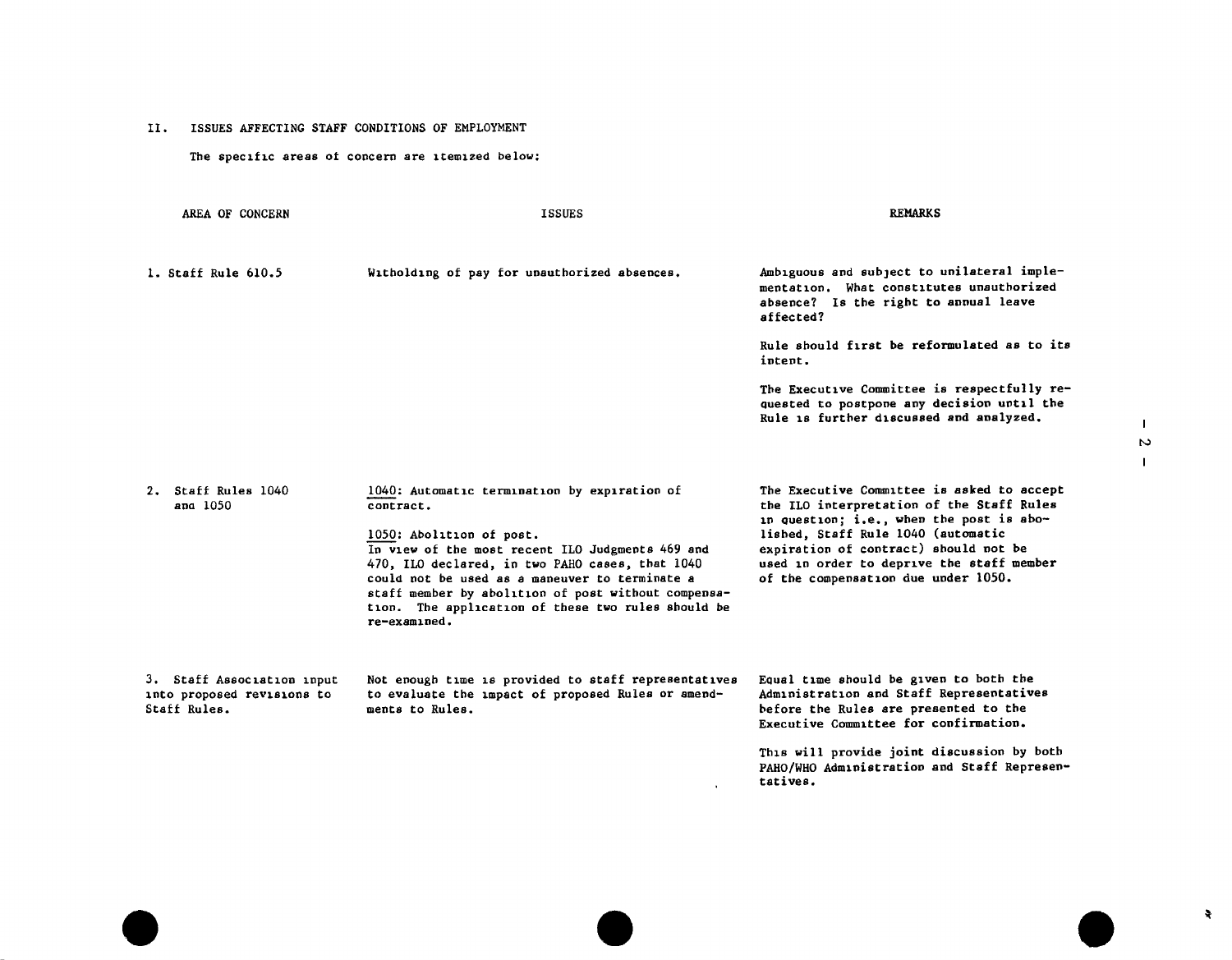| AREA OF CONCERN                                                                                                                                                                                                                             | <b>ISSUES</b>                                                                                                                                                                                                            | <b>REMARKS</b>                                                                                                                                                                                                                                                                                                                                                            |
|---------------------------------------------------------------------------------------------------------------------------------------------------------------------------------------------------------------------------------------------|--------------------------------------------------------------------------------------------------------------------------------------------------------------------------------------------------------------------------|---------------------------------------------------------------------------------------------------------------------------------------------------------------------------------------------------------------------------------------------------------------------------------------------------------------------------------------------------------------------------|
| 4. Manual Provision<br>II.1.115 PAHO, quoted<br>below:                                                                                                                                                                                      | Discriminates against GS staff. Abrogates their<br>rights to promotion guaranteed under SR 560.2 by<br>unilaterally declaring the incumbent's post vacant<br>and open to competition through the selection<br>processes. | This is contrary to the provisions of Staff<br>Rules 230 and 560.2 which guarantee<br>entitlement to"promotion resulting from the<br>reclassification of the post he occupies."                                                                                                                                                                                           |
| "When the modification to<br>the duties and responsibi-<br>lities of the a General Ser-<br>vices post are so substan-<br>tial that such functions                                                                                           |                                                                                                                                                                                                                          | The PAHO Administration, contrary to WHO<br>practices, has issued a Manual Provision<br>which does violence to the law as expressed<br>above.                                                                                                                                                                                                                             |
| should be classified within<br>the Professional category,<br>the post will be eliminated,<br>followed in its place by the<br>establishment of a Profes-<br>sional post. (emphasis                                                           |                                                                                                                                                                                                                          | The administrative policy provides now a new<br>post to be opened for competition (only for<br>those posts reclassified from GS to Profes-<br>sional category) without indicating the<br>incumbent's employment status.                                                                                                                                                   |
| added.) Filling of the<br>newly created post will be<br>accomplished in accordance<br>with recruitment selection<br>procedures outlined in Part<br>II.3. For this reason, and<br>to safeguard the interests<br>of the staff concerned, sup- |                                                                                                                                                                                                                          | Manual Provisions are basically interpreta-<br>tion of the Staff Rules and Regulations and<br>the provisions cannot be in contradiction to<br>the Rules. It follows therefore that GS<br>incumbents of posts which are reclassified<br>and who have performed satisfactorily at<br>that level should not have to apply for the<br>their own jobs. The Rule is explicit in |
| ervisors should beard in<br>mind that concurrence of<br>the Chief, Personnel, is re-<br>quired prior to introduc-<br>ing into the post descrip-<br>tion changes of the afore-<br>mentioned magnitude."                                      |                                                                                                                                                                                                                          | that respect.                                                                                                                                                                                                                                                                                                                                                             |
| 5. Career and Tenure                                                                                                                                                                                                                        | Reinstatement of:<br>- career appointments<br>- 5-year contracts<br>1                                                                                                                                                    | This will provide a sense of security and<br>improve staff morale as well as conform<br>with WHO policy. The 5-year contract award<br>18 currently under negotiation for re-<br>establishment.                                                                                                                                                                            |
| 6. Security of Staff                                                                                                                                                                                                                        | Threat posed to personnel and property at difficult- Time is a crucial factor in protecting lives<br>duty stations. Guarantees for protection of inter-<br>national civil servants and that of personal secur-           | and securing release.                                                                                                                                                                                                                                                                                                                                                     |

ity; disappearance of staff, establishment of a

arrested, detained, or missing.

lease of those detained. A pamphlet should be issued to families of staff members as to the procedures to be followed immediately after a staff member is

The Executive Commitee is requested to global mechanism for location, search and obtain re- provide guidelines to achieve the above.

 $\mathbf{I}$  $\omega$  $\mathbf{I}$ 

 $\mathcal{L}$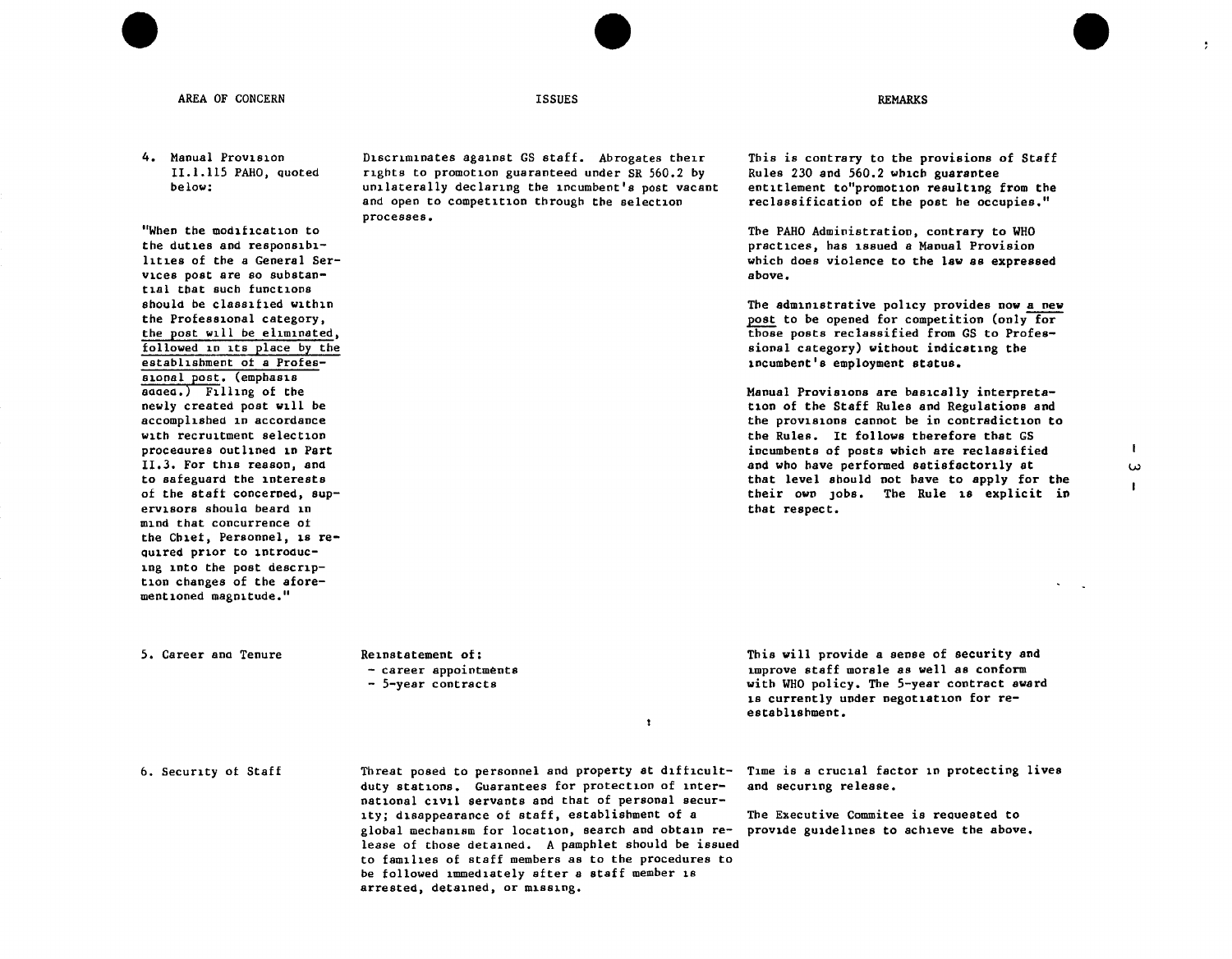|    | AREA OF CONCERN                                                                     | <b>ISSUES</b>                                                                                                                                                                                                                                                                                                                                                                                                                                | <b>REMARKS</b>                                                                                                                                                                                                                                                                                                                                                      |
|----|-------------------------------------------------------------------------------------|----------------------------------------------------------------------------------------------------------------------------------------------------------------------------------------------------------------------------------------------------------------------------------------------------------------------------------------------------------------------------------------------------------------------------------------------|---------------------------------------------------------------------------------------------------------------------------------------------------------------------------------------------------------------------------------------------------------------------------------------------------------------------------------------------------------------------|
|    | 7. Granting "international<br>recruited" status to<br>General Service staff         | In 1975, the XXXVII Executive Committee instructed<br>the PAHO Administration to provide to GS staff re-<br>cruited outside of the duty station all rights<br>granted to internationally recruited staff.<br>Administration had classified general services<br>staff recruited on "tourist visas" as having<br>Washington, D.C. as "normal place of residence"<br>for the purpose of determining entitlements as<br>defined under the Rules. | PAHO Executive Committee directive to<br>complete investigation of those who are<br>qualified.<br>This was temporarily pursued but such<br>investigation was discontinued in 1978<br>without fully resolving the matter.<br>It is respectfully requested that the PAHO<br>Administration be instructed to re-establish<br>the Joint Staff/Management Working Group. |
|    | 8. General Service<br>Salary Surveys                                                | Manual Provisions require staff participation in<br>these surveys.                                                                                                                                                                                                                                                                                                                                                                           | Unilateral determination by Administration<br>of the survey methodology and the choice<br>of list of "best employers" as experienced<br>in the "survey" of 1979.<br>It is requested that the Provision of the<br>Manual be applied in the next survey<br>in 1983.                                                                                                   |
| 9. | Selection Committee                                                                 | The right to vote in selection committees is denied<br>to the staff representative who participates only<br>as an Observer unlike WHO Geneva where the right<br>to vote is guaranteed.                                                                                                                                                                                                                                                       | Presently there is one appeal case being<br>prepared for the local Board of Inquiry<br>and Appeal; another appeal is under<br>review by the Administrative Tribunal, ILO.<br>It is respectufully requested that the WHO<br>policy be applied at PAHO.                                                                                                               |
|    | 10. Reclasification Review<br>of General Services<br>and Professional<br>categories | The refusal to provide access to classification<br>files in accordance with Manual Provisions, cri-<br>teria for rejection or rationale for non-reclas-<br>sification of a staff member's post.<br>No staff representation in the Reclassification<br>Review Committee.                                                                                                                                                                      | Under appeal at the local Board.<br>The policy of WHO guarantees par-<br>ticipation of staff in the Classification<br>Review Committees.                                                                                                                                                                                                                            |

 $\mathbf{E}$  $\uparrow$  $\mathbf{I}$ 

 $\sim 3$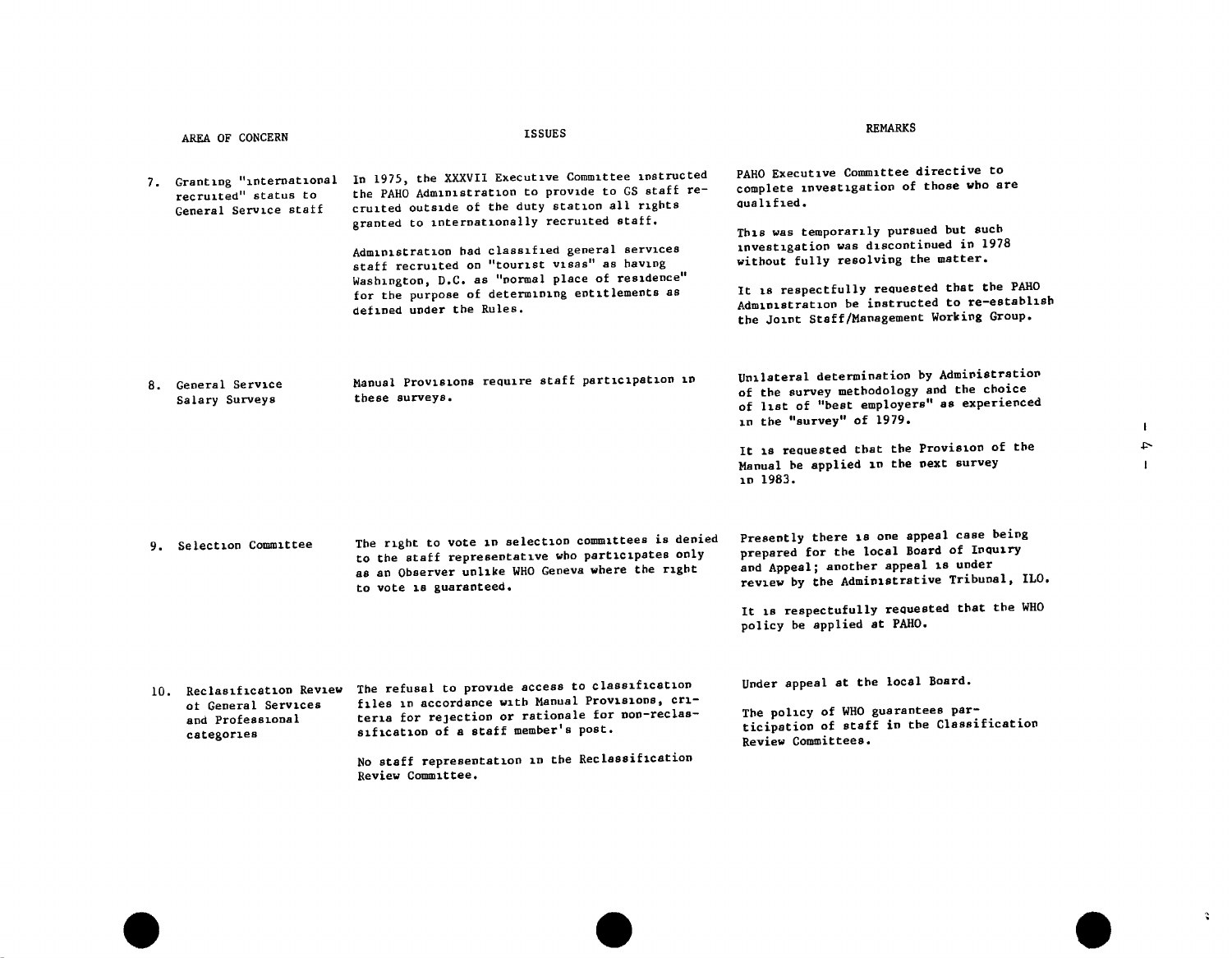| AREA OF CONCERN                             | <b>ISSUES</b>                                                                                                                                                                                                                                                                                                                                                                                                                             | REMARKS                                                                                                                                                                                                                                                                                                                                                                                                                                                                                                                                                                                                                                                                                                                                                                                                                                                                                                                                                                                                                                                                                                                              |                          |
|---------------------------------------------|-------------------------------------------------------------------------------------------------------------------------------------------------------------------------------------------------------------------------------------------------------------------------------------------------------------------------------------------------------------------------------------------------------------------------------------------|--------------------------------------------------------------------------------------------------------------------------------------------------------------------------------------------------------------------------------------------------------------------------------------------------------------------------------------------------------------------------------------------------------------------------------------------------------------------------------------------------------------------------------------------------------------------------------------------------------------------------------------------------------------------------------------------------------------------------------------------------------------------------------------------------------------------------------------------------------------------------------------------------------------------------------------------------------------------------------------------------------------------------------------------------------------------------------------------------------------------------------------|--------------------------|
| 11. Abuse of appraisal<br>reports.          | Personal prejudice on the part of supervisors.                                                                                                                                                                                                                                                                                                                                                                                            | In many appeal cases, both PAHO and WHO<br>Boards as well as the ILO Administrative<br>Tribunal have sustained charges against<br>personal prejudice.                                                                                                                                                                                                                                                                                                                                                                                                                                                                                                                                                                                                                                                                                                                                                                                                                                                                                                                                                                                |                          |
|                                             |                                                                                                                                                                                                                                                                                                                                                                                                                                           | Safeguards should be developed to ensure<br>the proper use of the report and that it is<br>not utilized for extraneous and personal<br>reasons.                                                                                                                                                                                                                                                                                                                                                                                                                                                                                                                                                                                                                                                                                                                                                                                                                                                                                                                                                                                      |                          |
| 12. PAHO/WHO Board of<br>Inquiry and Appeal | Improvements in the internal mechanism of appeal<br>(Board of Inquiry and Appeal) are urgently required.<br>The Board's primary function is to render advice to<br>the Director with respect to the administrative<br>action being appealed. The Board's report should<br>serve as final guide for the Director to approve or<br>disapprove the actions of his subordinates, before<br>they are finalized as complaints at the ILO level. | In almost all cases won at the ILO Tribunal<br>level, the BIA has in fact recommended to<br>the Director that the adverse administrative<br>action against the staff member be<br>sustained. The Director has accepted these<br>recommendations which ultimately have been<br>overturned by the ILO Tribunal. Six out of<br>9 (67%) such BIA recommendations have been<br>rejected by the ILO Tribunal in the last<br>several sessions. This record is rather<br>disturbing with respect to the advisory<br>capacity of the Board of Appeal and its<br>ability to understand the requirements of<br>the rules, or its grasp of the ultimate<br>processes of the ILO Tribunal.<br>Some mechanism for pegotiated settlements<br>should be seriously contemplated. A decided<br>improvement in dialogue with Appellants and<br>their representatives should be forthcoming,<br>rather than hard-line positions which only<br>lead to costly appeals. (See Annex 1.)<br>During the period 1974 to 1981, the<br>following cases were brought before the<br>local Board most of which were appealed to<br>the ILO Administrative Tribunal: | 1.<br>Ų1<br>$\mathbf{I}$ |

 $\mathcal{L}$ 

 $\epsilon$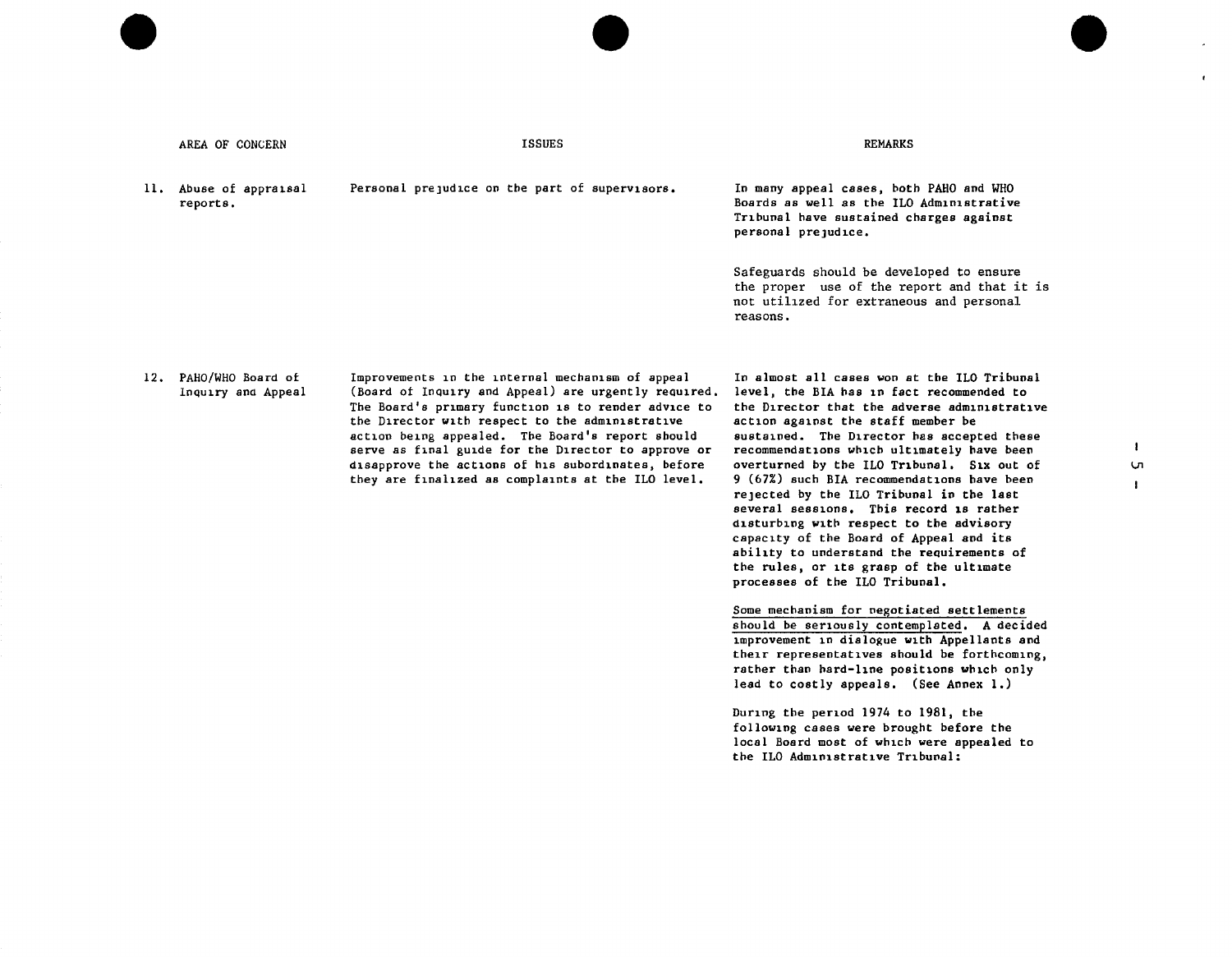| CASE APPEALED 1/                                                | NUMBER |
|-----------------------------------------------------------------|--------|
| Job classification14                                            |        |
| Termination and transfer22                                      |        |
| Reduction in grade as punitive                                  |        |
|                                                                 |        |
| Selection Committee10                                           |        |
| Administrative/procedural                                       |        |
| irregularities (including                                       |        |
| $intervements) \dots \dots \dots \dots \dots \dots \dots \dots$ |        |
| Rights of international                                         |        |
| $recru$ itment13                                                |        |
| <b>Freedom of Association</b>                                   |        |
| (including interveners)33                                       |        |
| <b>TOTAL</b>                                                    | 102    |
|                                                                 |        |
|                                                                 |        |
| $1/$ In 1982/83, 23 (twenty-three) more                         |        |
| appeals have been lodged. In ILO, 5 (five)                      |        |
| will be heard in May 82, $6$ (six) in                           |        |
| September 82, 6 (six) in January 83; 6                          |        |

(six) appeals have been lodged at the PAHO

Board of Appeal level.

Based on Official Document No. 182, April 1982, footnote 1, page 26, a total of \$256,099 was "made to ex-staff members following Tribunal appeals against dismissal." An additional \$20,121 was paid for tribunal awards to PAHO staff. This figure refers to 1981 appeal expenditures and does not include either prior judgment payments, nor future settlement of a 1981 appeal (Judgment 427) now under negotiation for final settlement of pension rights, sustained already by ILO.

#### RECOMMENDATION OR DECISION REQUESTED FROM THE EXECUTIVE COMMITTEE

- 1. That SR 1230.2 be complied with and BIA's be established in all Area Offices as required by the Staff Rules.
- 2. That a Staff/Management negotiation Panel be established in order to reduce the number of appeals and consequently the cost to the Organization.
- 3. That in order to correct the imbalance of the BIA (3-2) the Chairman and Vice-Chairman be designated in agreement with the Staff Association (this requires only a change in the interpretation of SR1230.4.1 to reflect the above.) The request is made on the basis that the great majority of the BIA's recommendations are ordinarily overturned by the ILO Tribunal, indicating a consistent deficiency in the BIA, both in its technical interpretation of the Rules and in procedures.

 $\mathbf{I}$  $\sigma$  $\mathbf{1}$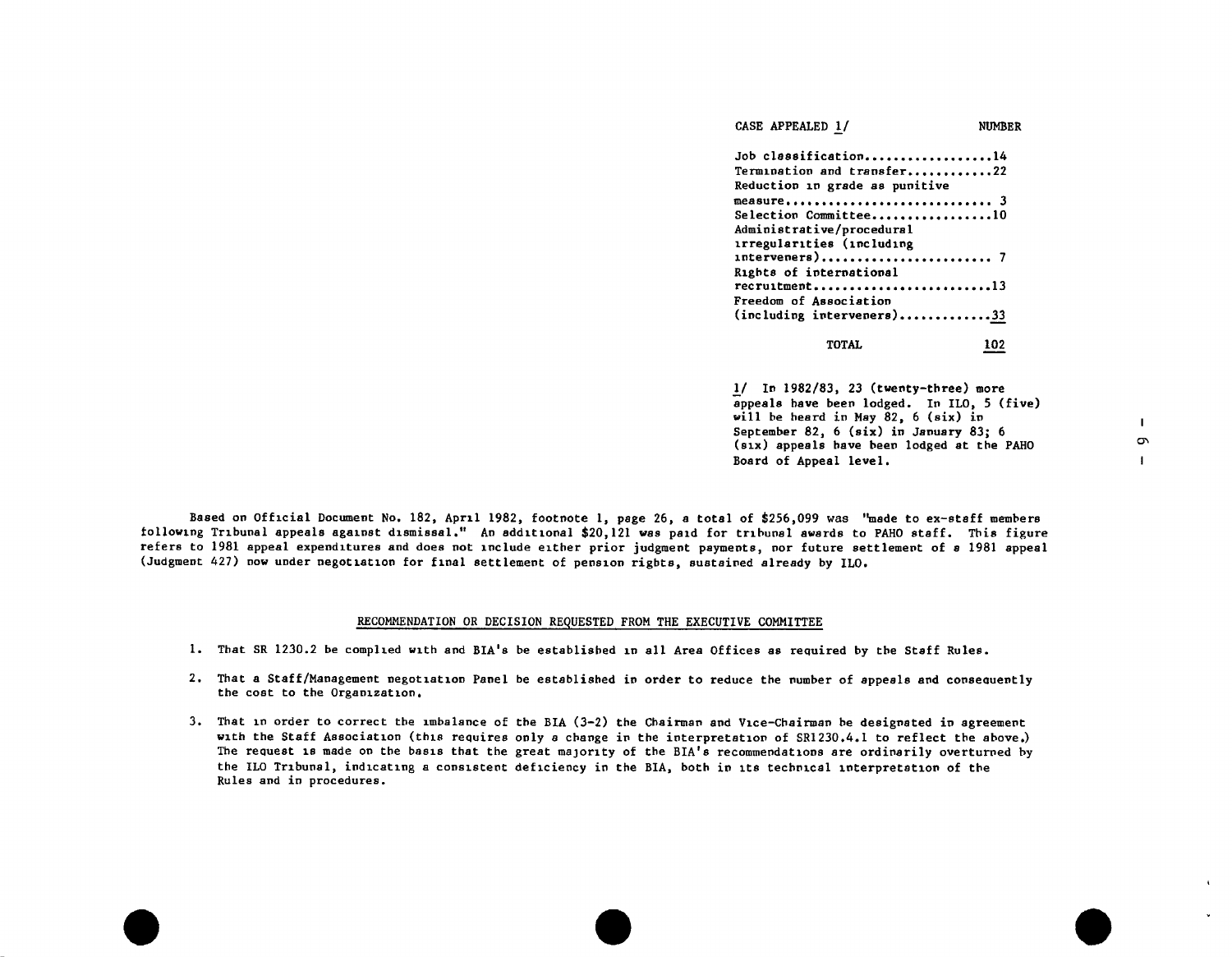# III. CONCLUSION

Progress has been made during the course of the year towards the 1Oentlficatlon of areas of concern of the staff as a whole, that is represented by HQS, Wasbimgtop ano tbe Field. However, there still remain many subjects for study in the analysis of the career perspectives of international officials, let alone their work environment and the need for information in the oevelopment of international collaborative activities.

The Staff Association will continue to cooperate with the Administration and work constructively and positively to improve the working coaltions in PAHO, and to safeguard the rights of our staff within the framework of tbe Constitution and Regulations.

Thank you for your kind attention and the opportunity to place these matters before the Committee.

Annex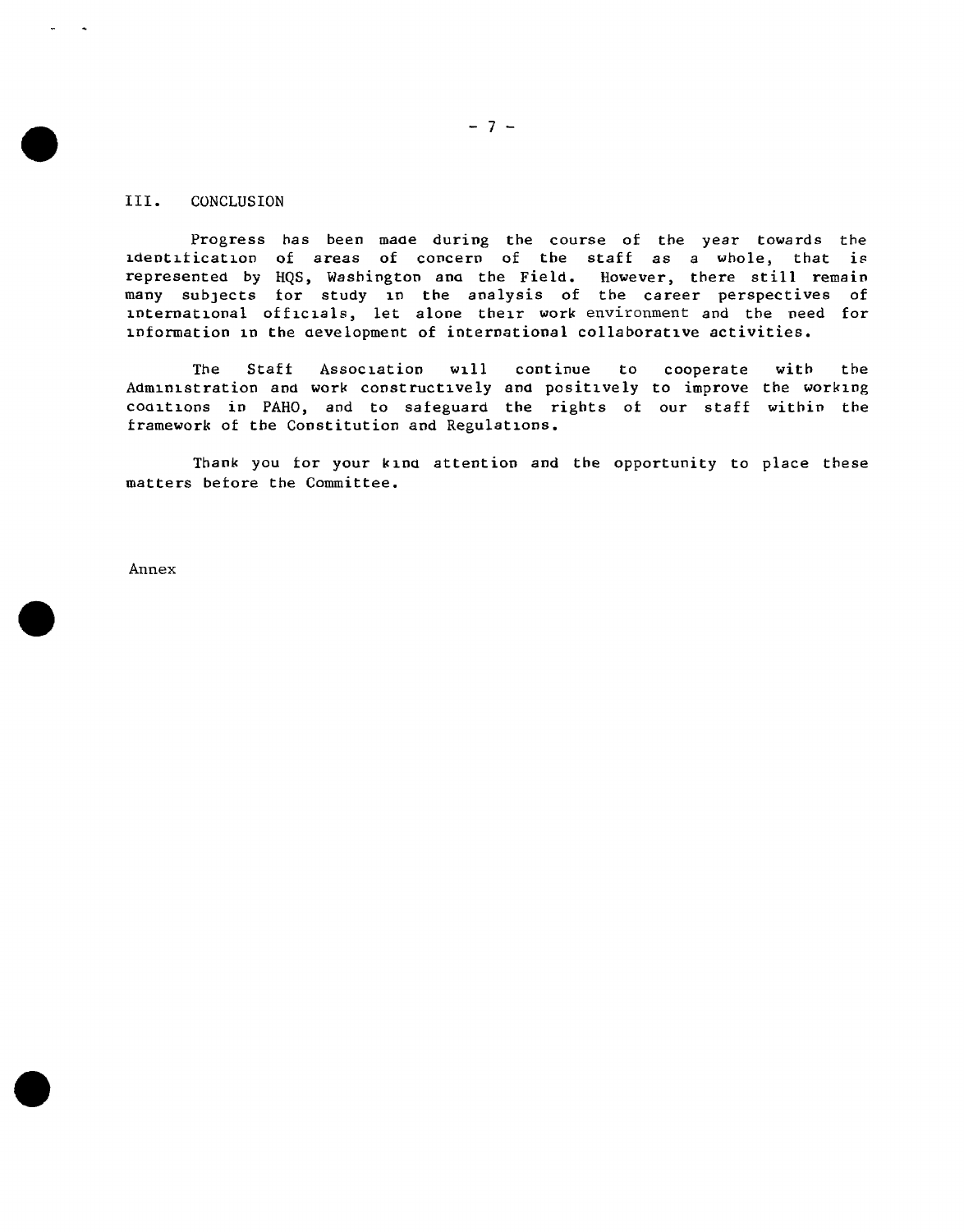ANNEX I



**PAHO/WHO Staff Association** 

# **Asociacion de Personal OPS/OMS**

# **Associação de Pessoal OPAS/OMS**

525 Twenty-Third Street, N.W. - Weshington, D.C. 20037 - U.S.A.

 $LC/1$ 

FROM THE OFFICE OF LEGAL COUNSEL

2 February 1982

# THREE PAHO CASES OF APPEAL HEARD BY THE ILO TRIBUNAL WON BY APPELLANTS

The ILO Administrative Tribunal heard three PAHO cases of appeal during its Forty Seventh Ordinary Session and rendered the following judgments:

1. CASE 469: In the case of the termination of a GS-6 staff member, after 8 years of service, the Tribunal rejected the Administration's contention that the termination was effected as a result of "completion of appointment" which ruled out any compensation. The Tribunal decided instead that Appellant should indeed be paid indemnity under the abolition of post rule 1050.4.

In addition, the Tribunal awarded her \$2,500.00 for costs.

2. CASE 470. In the case of a P-3 official, also allegedly terminated as a result of "completion of appointment," after 13-1/2 years of service, the Tribunal similarly rejected the Administration's claim and ordered indemnity under the Abolition of post rule 1050.4.

Legal costs in the amount of \$3,000.00 were also awarded to the Appellant.

In both the above cases, the Tribunal called the Administration's attention to the hierarchy of law affecting PAHO Staff and pointed out that the requirements of PAHO Staff Rules and Regulations are superior to the Manual Provisions.

3. CASE 480(2). Although the case of this P-5 official was decided in his favor during the Tribunal's last session of 1980, the question of the diminution of his pension rights for 18 years service, which arose as a result of an irregular termination, was submitted to the Tribunal for further review.

The Tribunal sustained the Appellant's claim that the determination of the final settlement should be based on actuarial calculations and not, as the Administration claimed, on merely providing him a cash amount equivalent to the Organization's 14% contribution to the Pension Fund (approximately \$48,830.00). If the parties cannot arrive at an agreed amount in accordance with the Tribunal's instructions, the Tribunal stated that it would appoint an expert to determine the amount, which Appellant alleges to be about four times greater than the amount of \$48,832.00 offered by the Organization as settlement and which is not based on the actuarial principle sustained by the Tribunal.

In addition, the Tribunal rejected the Administration's decision to diminish by \$112,707.00 the compensation previously awarded by the Tribunal. Although the Administration reduced the \$293,657.00 compensation by \$112,707.00 on the basis that during the